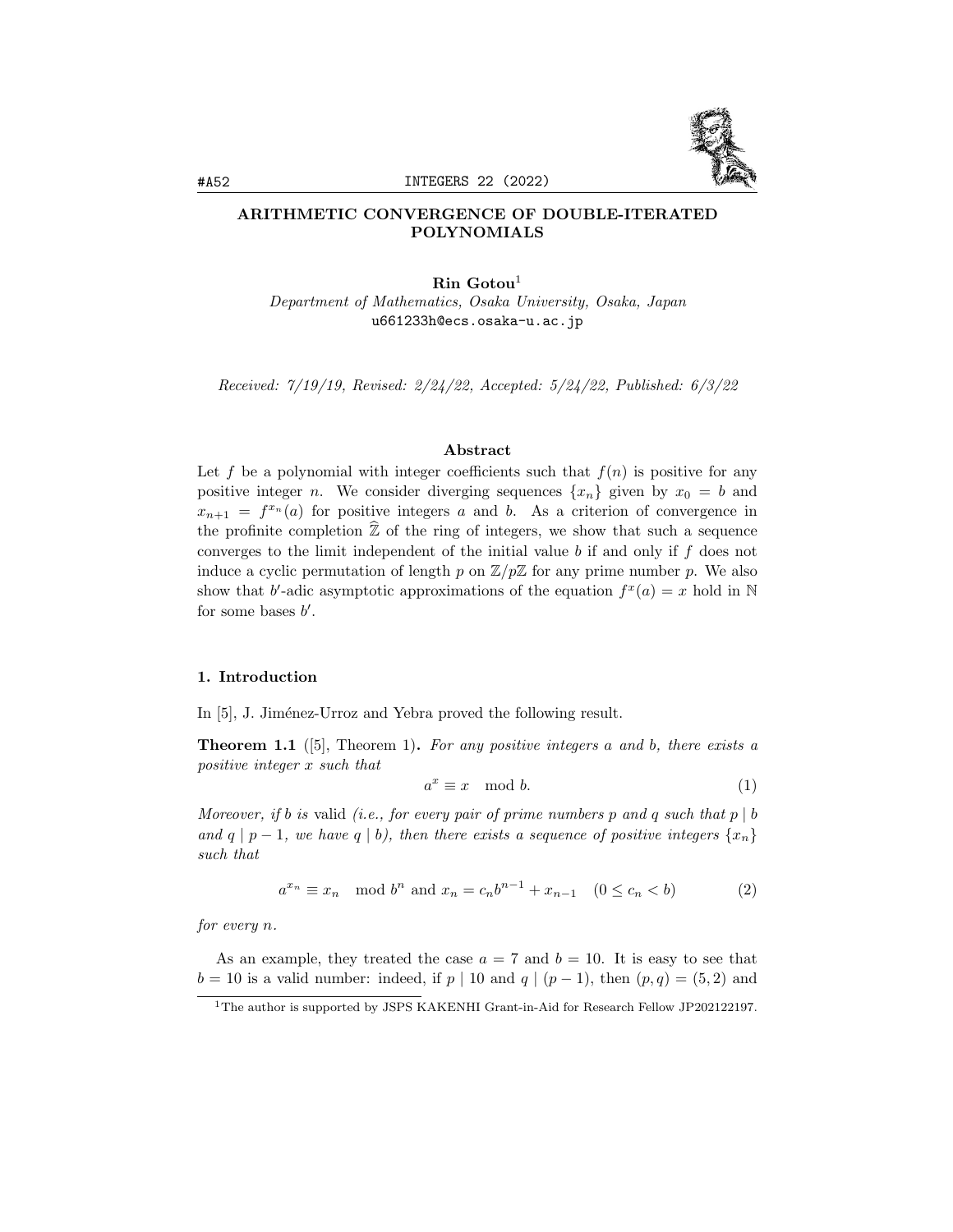$q \mid 10$ . An expanding sequence of solutions of (1) in this situation is as follows:

$$
7^{3} \equiv 3 \mod 10, \n7^{43} \equiv 43 \mod 10^{2}, \n7^{343} \equiv 343 \mod 10^{3}, \n\vdots \n7^{...3643331265511565172343} \equiv ...3643331265511565172343 \mod 10^{n}, \n\vdots
$$

The proof of Theorem 1.1 was constructive, that is, done by giving an algorithm to obtain x. In [7], D. B. Shapiro and S. D. Shapiro proved the former part of Theorem 1.1 independently, affording a more explicit form of the same algorithm. They proved the following result.

**Theorem 1.2** ([7], Corollary 2.11). For any positive integers a and b, the sequence  $a, a^a, a^{a^a}, a \uparrow \uparrow 4, ..., a \uparrow \uparrow n, ...$  becomes stable modulo b for  $n \gg 0$ , where  $a \uparrow \uparrow n$  is Knuth's up-arrow notation introduced in [6]. Equivalently, the sequence converges in the ring  $\mathbb{Z}_p$  of p-adic integers for every prime number p.

This implies that  $x = a \uparrow \uparrow n$  for  $n \gg 0$  satisfies Equation (1). In addition, this allows us to restate the above example as

$$
\lim_{n \to \infty} 7 \uparrow \uparrow n = \cdots 3643331265511565172343 \quad \text{in} \quad \mathbb{Z}_2 \times \mathbb{Z}_5.
$$

We regard the above two theorems as results on the polynomial  $ax \in \mathbb{Z}[x]$  from the viewpoint of dynamical systems. For a self-map  $f: X \to X$  on a set X and a positive integer n, we denote the n-th iteration of f by  $f^n$ . For an element x of X, we define a map  $f \uparrow_x : \mathbb{N} \to X$  by  $f \uparrow_x (n) := f^n(x)$ , where N is the set of positive integers. If  $X = N$ , then for every positive integer a, the map  $f \uparrow_a: \mathbb{N} \to \mathbb{N}$  is again a self-map. Therefore we also can consider  $f \uparrow_a \uparrow_b$  for every positive integer b. If  $f(x) = ax$ , then we have  $f \uparrow_1 (n) = a^n = a \uparrow n$  and  $f \uparrow_1 \uparrow_1 (n) = (f \uparrow_1) \uparrow_1 (n) = a \uparrow \uparrow n.$ 

The purpose of this paper is to generalize Theorems 1.1 and 1.2 to more general polynomials in  $\mathbb{Z}[x]$ . The following theorem is the first aim of this paper.

**Theorem 1.3.** Let f be a polynomial of one variable with integer coefficients such that  $f(\mathbb{N}) \subseteq \mathbb{N}$ . Then the following conditions are equivalent to each other:

- (i) for any prime number p, the reduction map  $f_p : \mathbb{Z}/p\mathbb{Z} \to \mathbb{Z}/p\mathbb{Z}$  is not a cyclic permutation of length p;
- (ii) for any positive integers a and b, if  $\lim_{n\to\infty} f \uparrow_a \uparrow_b (n) = \infty$  in  $\mathbb{R}$ , then the limit  $\lim_{n\to\infty} f \uparrow_a \uparrow_b (n)$  exists in  $\mathbb{Z}_p$  for every prime number p and is independent of b.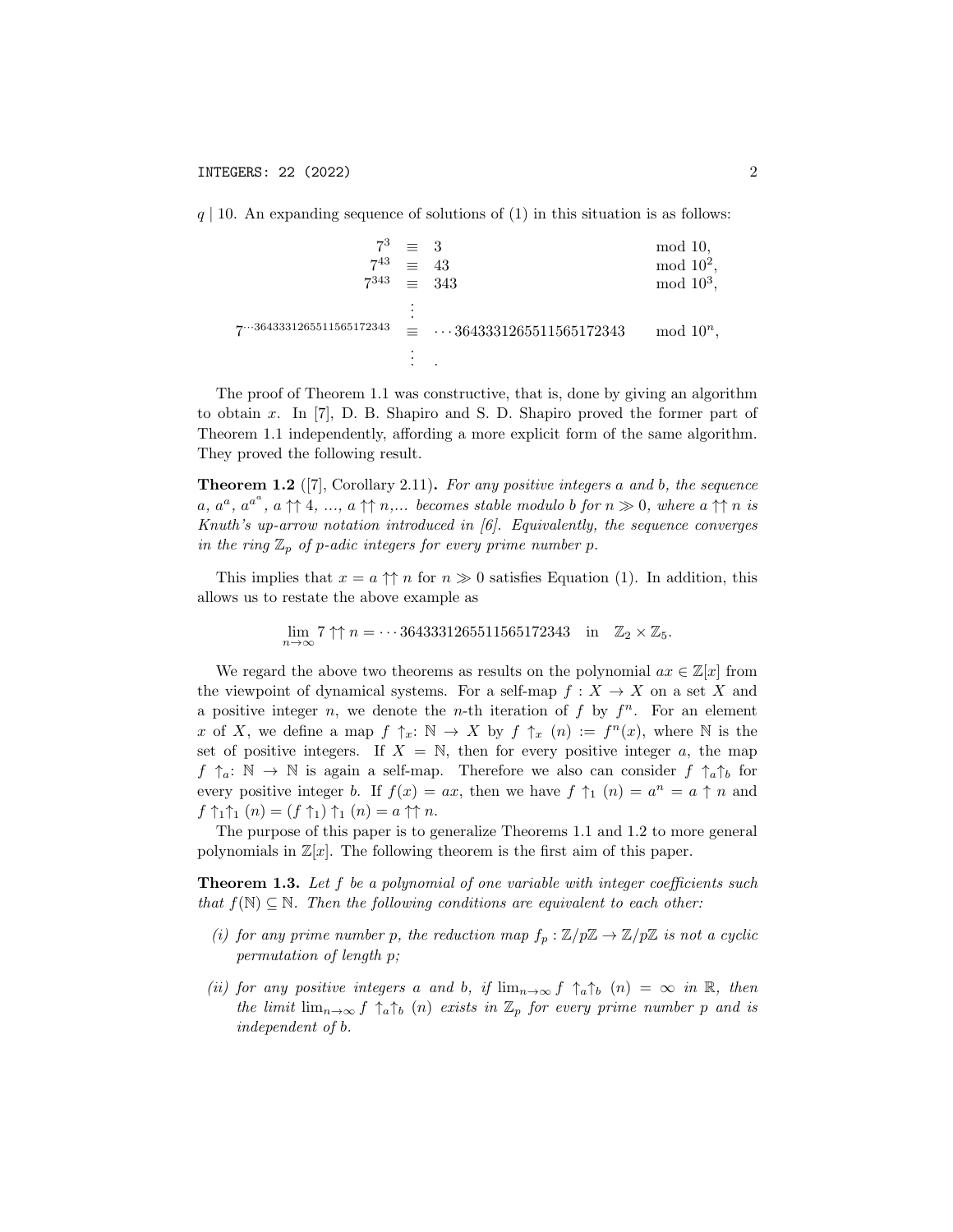We call a polynomial  $f \in \mathbb{Z}[x]$  tower-stable if f satisfies either of the equivalent conditions in the last theorem (this definition will be generalized in Definition 3.12). Note that for every  $a \in \mathbb{N}$ ,  $f(x) = ax$  is tower-stable, because  $f(0) = 0$ . Therefore, Theorem 1.3 implies Theorem 1.2.

To generalize the latter part of Theorem 1.1, we introduce the following variant of the notion of valid number.

**Definition 1.4.** Let f be a tower-stable polynomial. A positive integer b is said to be f-valid if b is valid and for every pair of prime numbers p and q such that  $p \mid b$ and  $q | \lambda_f(p)$ , we have that  $q | b$ , where  $\lambda_f(p)$  is the period of the reduction map  $f_p : \mathbb{Z}/p\mathbb{Z} \to \mathbb{Z}/p\mathbb{Z}.$ 

Here we give some examples of tower-stable polynomials and f-valid numbers.

- A linear polynomial  $f(x) = ax + b$  is tower-stable if and only if any prime factor of  $a - 1$  divides b. In this case, a valid positive integer is also f-valid because  $\lambda_f(p) | p-1$ .
- A quadratic polynomial  $f(x) = ax^2 + bx + c$  is tower-stable if and only if  $(a, b, c) \neq (1, 0, 1), (0, 1, 1) \mod 2$  and for any odd prime divisor p of a, we have  $p \nmid b - 1$  or  $p \mid c$ . The key of this fact is that the reduction  $f_p$  is not bijective if  $a \not\equiv 0 \mod p$  for any odd prime p.
- Suppose that a polynomial  $f \in \mathbb{Z}[x]$  satisfies  $f(m) = f(n)$ . Then f is towerstable if and only if the reduction  $f_p$  is not a cyclic permutation for any prime p such that  $p \mid m - n$ .
- The number  $lcm\{1,\ldots,n\}$  or the number n!, or more generally any product of nonzero powers of the first k primes, is f-valid for any tower-stable polynomial  $f \in \mathbb{Z}[x]$ .

The following theorem is the second main result of this paper, which generalizes the latter part of Theorem 1.1.

**Theorem 1.5.** Let f be a tower-stable polynomial. If b is f-valid, then there exists a sequence of positive integers  $\{x_n\}$  such that

$$
f^{x_n}(a) \equiv x_n \mod b^n
$$
 and  $x_n = c_n b^{n-1} + x_{n-1} \quad (0 \le c_n < b).$ 

For example, we consider a polynomial  $f(x) = x^2 + x + 3$  and  $b = 10$ . The polynomial f is tower-stable, because  $f(0) = f(-1) = 3$ . By direct computation, we can see  $\lambda_f(5) = 2$  and  $\lambda_f(2) = 1$ , which implies that 10 is f-valid. In this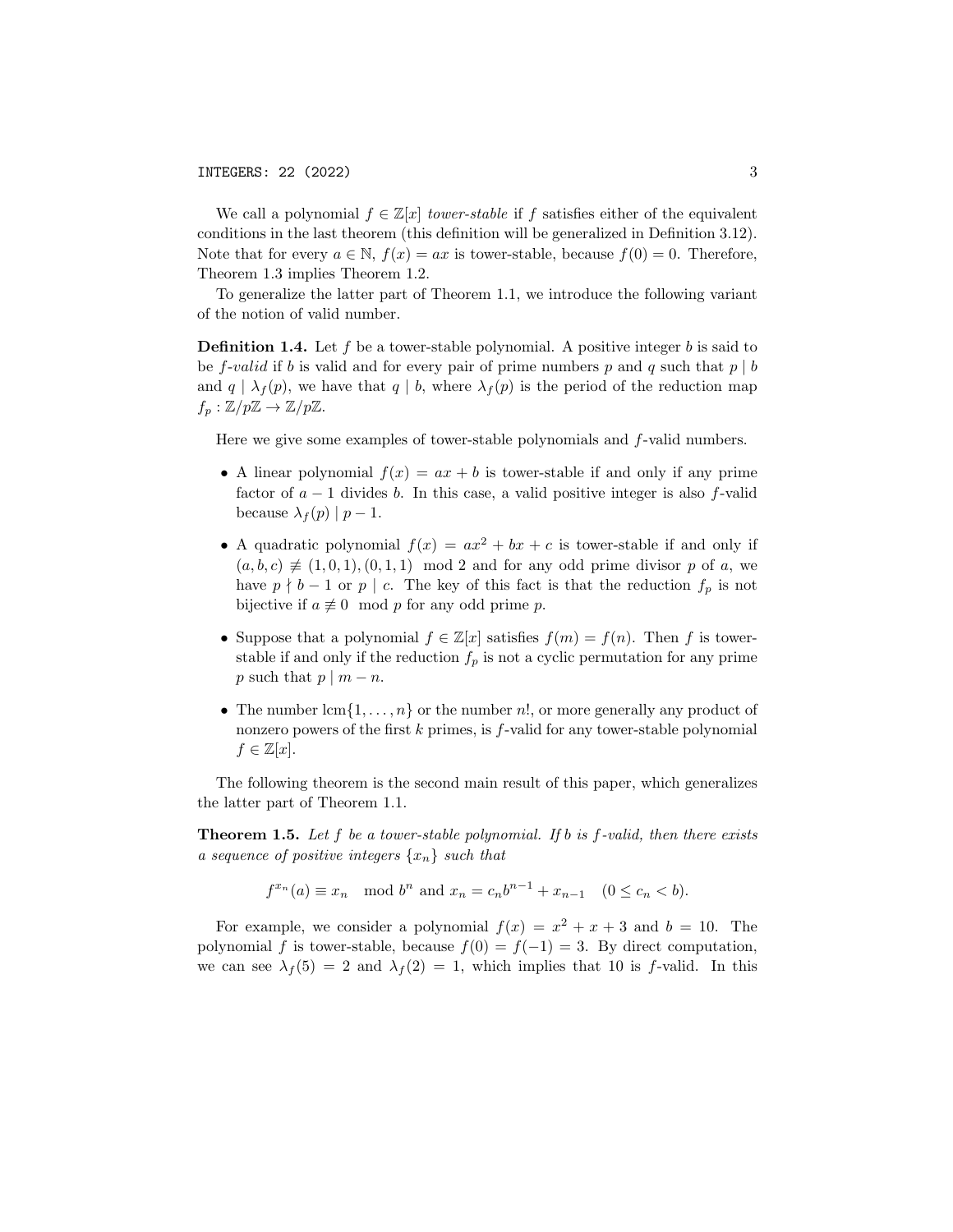situation, we have the following example of the sequence  $x_n$  in Theorem 1.5:

$$
f^{3}(0) \equiv 3 \mod 10,
$$
  
\n
$$
f^{43}(0) \equiv 43 \mod 10^{2},
$$
  
\n
$$
f^{243}(0) \equiv 243 \mod 10^{3},
$$
  
\n
$$
\vdots
$$
  
\n
$$
f^{\cdots 636048243}(0) \equiv \cdots 636048243 \mod 10^{n},
$$
  
\n
$$
\vdots
$$

The outline of the paper is as follows. In Section 2, We extend maps on N to some maps on  $\widehat{\mathbb{Z}}$ , the profinite completion of  $\mathbb{Z}$ . In Section 3, we use these extensions to discuss dynamical systems on  $\hat{\mathbb{Z}}$ . We prove a profinite version of Theorem 1.3 (Theorem 3.14), then obtain Theorem 1.3 as a corollary at the end of the section. In Section 4, we give a more precise evaluation on the order of convergence to show Theorem 1.5. In Section 5, we discuss remaining problems.

Below is a list of frequently used notions.

| N                           | the set of positive integers, $\{1, 2, 3, \}$                                                                                                              |
|-----------------------------|------------------------------------------------------------------------------------------------------------------------------------------------------------|
| [n]                         | the set $\{1, 2, 3, , n\}$                                                                                                                                 |
| $a \mid b$                  | a divides $b, a$ is a divisor of $b$                                                                                                                       |
| $\mathbf{Z}_n$              | the ring $\mathbb{Z}/n\mathbb{Z}$                                                                                                                          |
| $\overline{a}$              | the residue class of $a$                                                                                                                                   |
| $f^n$                       | the <i>n</i> -th iteration of $f$                                                                                                                          |
| $f \uparrow_a (n)$ $f^n(a)$ |                                                                                                                                                            |
| $\mathbf{Z}_{m,n}$          | the semigroup $(\mathbb{N}, +)/\langle m \sim m + n \rangle$                                                                                               |
| $\widehat{\mathbb{Z}}$      | the profinite completion of the integers, $\lim_{n} \mathbb{Z}/n\mathbb{Z}$                                                                                |
| $\widehat{\mathbb{N}}$      | the semigroup $(\mathbb{N} \cup \widehat{\mathbb{Z}}, \widehat{+})$ (Proposition 2.1)                                                                      |
| $\widehat{n}$               | for $n \in \mathbb{N}$ , the image of <i>n</i> by the canonical embedding $\mathbb{N} \to \mathbb{Z} \to \hat{\mathbb{Z}}$                                 |
| $\widehat{f}$               | for a map $f : \mathbb{N} \to X$ , the extension of f to $\mathbb N$                                                                                       |
| $\alpha(n)$                 | $\max\{p^a \mid a \in \mathbb{N} \cup \{0\}, p \text{ is prime and } p^a \text{ divides } n\}$                                                             |
| $f_n$                       | for a congruence preserving $f : \mathbb{Z} \to \mathbb{Z}$ (Definition 3.5),                                                                              |
|                             | the reduction of f on $\mathbf{Z}_n$ (Definition 3.3)                                                                                                      |
| $\lambda_f(n)$              | for a congruence preserving $f : \widehat{\mathbb{Z}} \to \widehat{\mathbb{Z}},$                                                                           |
|                             | the period of the reduction $f_n : \mathbf{Z}_n \to \mathbf{Z}_n$                                                                                          |
| $f \uparrow_s$              | for a congruence stable $f : \widehat{\mathbb{Z}} \to \widehat{\mathbb{Z}}$ (Definition 3.5),                                                              |
|                             | the restriction of the map $\widehat{f} \uparrow_s : \widehat{\mathbb{N}} \to \widehat{\mathbb{Z}}$ to $\widehat{\mathbb{Z}} \subset \widehat{\mathbb{N}}$ |
|                             |                                                                                                                                                            |

## 2. Profinite Completion of N

Let S be a finite quotient semigroup of  $(N, +)$  and let  $\pi : N \to S$  be the quotient map. The semigroup S is generated by  $\pi(1)$ . Since S is finite, the set

$$
P_S := \{(k, l) \in \mathbb{N}^2 \mid \pi(k) = \pi(k + l)\}
$$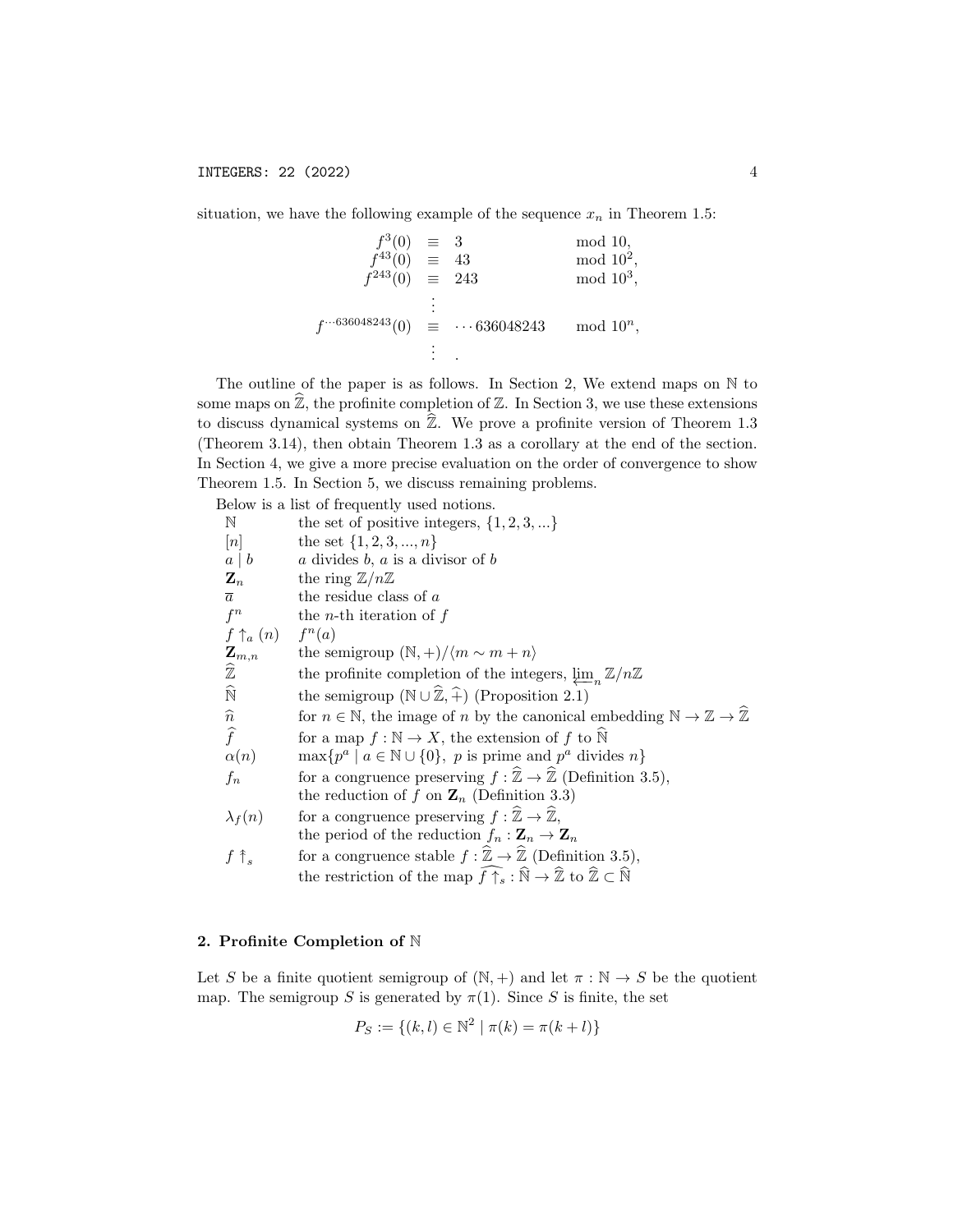is nonempty. Let  $(m, n) = (m<sub>S</sub>, n<sub>S</sub>)$  be a pair of positive integers such that

$$
n := \min\{l \in \mathbb{N} \mid \text{ there exists } k \text{ such that } (k, l) \in P_S\} \text{ and}
$$

$$
m := \min\{k \in \mathbb{N} \mid (k, n) \in P_S\}.
$$

We write  $[m-1] := \{a \in \mathbb{N} \mid a \leq m-1\}$  and  $\mathbb{Z}_n := \mathbb{Z}/n\mathbb{Z}$ . Then, S is uniquely determined by  $m$  and  $n$  up to isomorphism and identified with the semigroup  $\mathbf{Z}_{m,n} := ([m-1] \cup \mathbf{Z}_n, \dot{+}).$  Here the operator  $\dot{+}$  is defined as

$$
a \dot{+} b = \begin{cases} a+b \in [m-1] & (a,b \in [m-1] \text{ and } a+b < m), \\ \overline{a+b} \in \mathbf{Z}_n & \text{(otherwise).} \end{cases}
$$

The quotient map  $\pi_{m,n} : \mathbb{N} \to \mathbf{Z}_{m,n}$  is given by

$$
\pi_{m,n}(a) = \begin{cases} a \in [m-1] & (a < m), \\ \overline{a} \in \mathbf{Z}_n & (a \ge m). \end{cases}
$$

If  $m \leq k$  and  $n \mid l$ , then there is a natural homomorphism  $\phi_{(k,l),(m,n)} : \mathbf{Z}_{k,l} \to \mathbf{Z}_{m,n}$ . The family  $(\{\mathbf{Z}_{m,n}\}, \{\phi_{(k,l),(m,n)}\})$  of the semigroups and the homomorphisms gives a projective system. We define the profinite completion  $\widehat{N}$  of  $N$  to be the projective limit of  $({\{Z_{m,n}\}, {\{\phi_{(k,l),(m,n)}\}}}).$  The semigroup  $\widehat{N}$  has the following description using  $\widehat{\mathbb{Z}} := \varprojlim_n \mathbf{Z}_n$ .

**Proposition 2.1.** We have  $\widehat{N} \cong (N \cup \widehat{Z}, \widehat{+})$ , where

$$
a \widehat{+} b = \begin{cases} a+b \in \mathbb{N} & (a,b \in \mathbb{N}), \\ a+b \in \widehat{\mathbb{Z}} & \text{(otherwise).} \end{cases}
$$

*Proof.* We can decompose every map  $\phi_{(k,l),(m,n)}$  as

$$
\phi_{(k,l),(m,n)} = \phi_{(k,n),(m,n)} \circ \phi_{(k,l),(k,n)}.
$$

Therefore, the definition of projective limit gives

$$
\widehat{\mathbb{N}} = \varprojlim \mathbf{Z}_{m,n} = \varprojlim_n \varprojlim_m \mathbf{Z}_{m,n}.
$$

We claim that

$$
\lim_{m} \mathbf{Z}_{m,n} \cong (\mathbb{N} \cup \mathbf{Z}_n, +), \text{ where } a \dot{+} b = \begin{cases} a+b \in \mathbb{N} & (a, b \in \mathbb{N}), \\ \overline{a+b} \in \mathbf{Z}_n & (\text{otherwise}). \end{cases}
$$

Indeed, we can construct maps which are the inverses of each other as follows. One is given by

$$
\varprojlim_{m} \mathbf{Z}_{m,n} \ni a = (a_m)_{m \in \mathbb{N}} \mapsto \begin{cases} a_m \in \mathbb{N} & \text{ (for the smallest } m \text{ such that } \\ a_m \in [m-1], \text{ if any}), \\ a_1 \in \mathbf{Z}_n & \text{ (otherwise).} \end{cases}
$$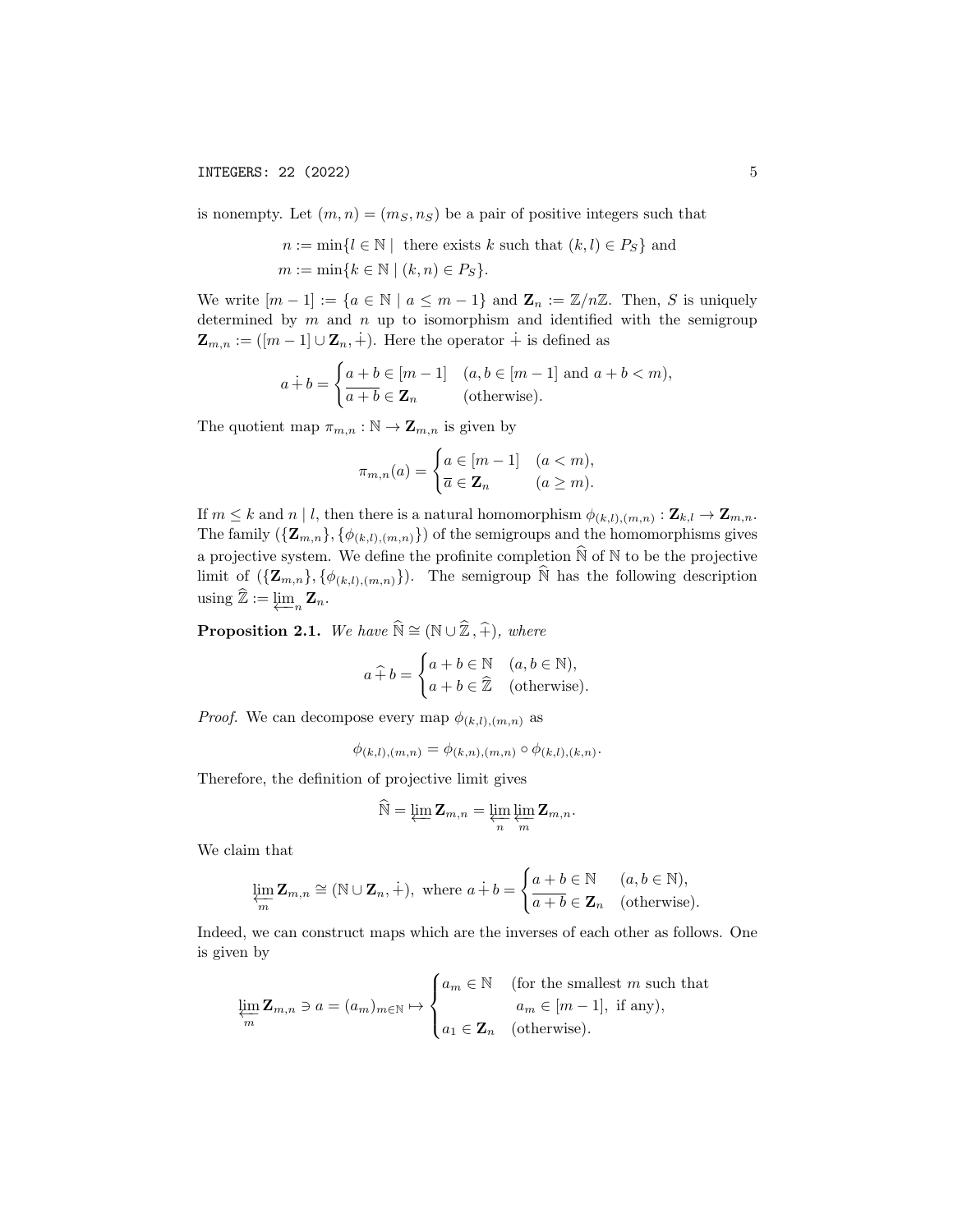INTEGERS: 22 (2022) 6

The other is given by:

$$
\mathbb{N} \cup \mathbf{Z}_n \ni a \mapsto \begin{cases} (\pi_{m,n}(a))_{m \in \mathbb{N}} & (\text{if } a \in \mathbb{N}), \\ (a)_{m \in \mathbb{N}} & (\text{if } a \in \mathbf{Z}_n). \end{cases}
$$

Then, it remains to show  $\varprojlim_n (\mathbb{N} \cup \mathbb{Z}_n, \dotplus) = (\mathbb{N} \cup \widehat{\mathbb{Z}}, \widehat{+}),$  which follows from  $\varprojlim_n \mathbb{Z}_n = \hat{\mathbb{Z}}$  $\widehat{\mathbb{Z}}.$  $\Box$ 

There exists a unique multiplication on  $\mathbf{Z}_{m,n}$  induced by the projection  $\pi_{m,n}$ :  $\mathbb{N} \to \mathbb{Z}_{m,n}$  from the multiplication on  $\mathbb{N}$ . It gives a stracture of semiring to  $\mathbb{Z}_{m,n}$ . Furthermore, we regard  $\mathbf{Z}_{m,n}$  as a topological semiring given with the discrete topology. Then, the projective limit  $\mathbb N$  also has a natural structure of semiring, which is compact Hausdorff.

**Remark 2.2.** A sequence  $n_1, n_2, ...$  of positive integers converges to  $s \in \hat{\mathbb{Z}}$  in  $\hat{\mathbb{N}}$  if and only if  $n_i$  tends to infinity in R and the sequence  $\hat{n_i}$  converges to s in  $\hat{\mathbb{Z}}$  (with respect to the standard topology of  $\hat{\mathbb{Z}}$ ), where  $\hat{\cdot} : \mathbb{N} \to \hat{\mathbb{Z}}$  is the natural embedding.

**Proposition 2.3.** Let X be a metric space and let  $f : \mathbb{N} \to X$  be a map. Then the following conditions are equivalent.

- (i) The map f can be extended to a continuous map  $\widehat{f}: \widehat{\mathbb{N}} \to X$ .
- (ii) For all  $s \in \hat{\mathbb{Z}}$  and for all sequence of positive integers  $\{n_i\}_{i\in\mathbb{N}}$  which satisfy  $n_i \to +\infty$  in R and  $\hat{n_i} \to s$  in  $\hat{\mathbb{Z}}$  as  $i \to \infty$ , the limits  $\lim_{i \to \infty} f(n_i)$  exist in X and are independent of  $n_i$  (i.e., the limit  $\lim_{i\to\infty} f(n_i)$  depends only on s).

Proof. The fact that (i) implies (ii) follows by Remark 2.2 about the convergence of sequence of positive integers on  $\mathbb N$ . We show that (ii) implies (i). For every  $s \in \mathbb Z$ , we take  $\{n_i\}_{i\in\mathbb{N}}$  as in (ii) and set  $\widehat{f}(s) := \lim_{i\to\infty} f(n_i)$ . Thus, we get a well-defined map  $\hat{f} : \mathbb{N} \to X$ . We now show  $\hat{f}$  is continuous. Since  $\mathbb{N}$  is the projective limit of a countable system of finite sets,  $\hat{N}$  is first-countable. Therefore, it is enough to show that  $\widehat{f}$  is sequentially continuous. Let  $\{s_i\}_{i\in\mathbb{N}}\subset \widehat{\mathbb{Z}}$  be a sequence such that  $\lim_{i\to\infty} s_i = s \in \hat{\mathbb{Z}}$ . Let us denote the metric on X by d and fix an arbitrary  $\varepsilon > 0$ . We take sequences of positive integers  $\{n_{ij}\}_{i,j\in\mathbb{N}}$  such that for every  $i, n_{ij} \to s_i$  in  $\widehat{\mathbb{N}}$  as  $j \to \infty$ . By (ii), we have  $d(f(n_{ij}), f(s_i)) < \frac{\varepsilon}{2}$   $(j \gg 0)$ . Thus, we can take a sequence of positive integers  $\{j_i\}_{i\in\mathbb{N}}$  such that  $d(f(n_{ij_i}), f(s_i)) \leq \frac{\varepsilon}{2}$ ,  $n_{ij_i} > i$  and  $n_{ij_i} \equiv s_i \mod i!$ . Note that  $n_{ij_i} \to +\infty$  in  $\mathbb R$  and  $n_{ij_i} \to s$  in  $\widehat{\mathbb Z}$  as  $i \to \infty$ . Again by (ii), we have  $d(f(n_{ij_i}), f(s)) < \frac{\varepsilon}{2}$   $(i \gg 0)$ , thus  $d(f(s_i), f(s)) < \varepsilon$   $(i \gg 0)$ . This proves that  $\hat{f}$  is sequentially continuous, hence continuous.  $\Box$ 

**Corollary 2.4.** Let X be a complete metric space, let  $f : X \to X$  be a continuous map and let  $x$  be a point in  $X$ . Then the following conditions are equivalent.

(i) The map  $f \uparrow_x : \mathbb{N} \to X$  can be extended to a continuous map  $\widehat{f \uparrow_x} : \widehat{\mathbb{N}} \to X$ .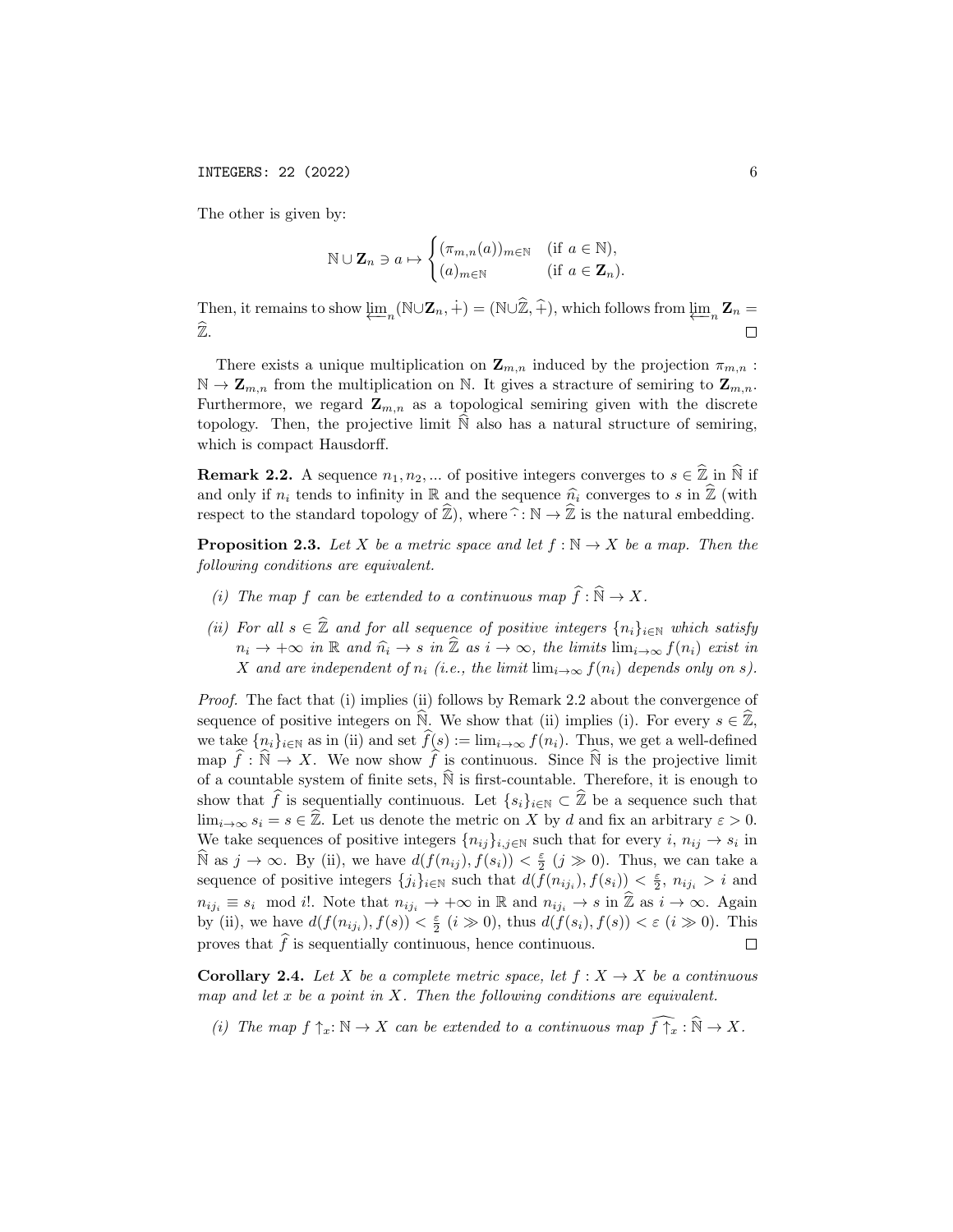(ii) For all  $s \in \hat{\mathbb{Z}}$  and all sequence of positive integers  $\{n_i\}_{i\in\mathbb{N}}$  which satisfy  $n_i \to$  $+\infty$  in R and  $\hat{n_i} \to s$  in  $\hat{\mathbb{Z}}$  as  $i \to \infty$ , the limits  $\lim_{i \to \infty} f^{n_i}(x)$  exist in X and are independent of  $n_i$  (i.e., the limits  $\lim_{i\to\infty} f^{n_i}(x)$  depend only on s).

**Definition 2.5.** Let X be a complete metric space and  $f : X \to X$  be a continuous map. A point x in X is said to be a *profinitely preperiodic point* of f if x satisfies one of the equivalent conditions of Corollary 2.4. The map  $f$  is said to be *profinitely* preperiodic if every point x of X is a profinitely preperiodic point of  $f$ .

We see that x is a preperiodic point of f if and only if  $f \uparrow_x$  factors through some finite semigroup  $\mathbf{Z}_{m,n}$ ; this is why we chose the term "profinitely preperiodic".

For a profinitely preperiodic point x, we define  $f^s(x)$  for  $s \in \hat{\mathbb{Z}}$  by  $f^s(x) :=$  $\lim_{i\to\infty} f^{n_i}(x)$ , where the integer sequence  $n_i$  is taken as in (ii) of Corollary 2.4. If f is profinitely preperiodic, then for every  $a, b \in \hat{\mathbb{N}}$ , we have  $f^a \circ f^b = f^{a+b}$  and  $(f^a)^b = f^{ab}.$ 

# 3. Dynamical System on  $\widehat{\mathbb{Z}}$

Before discussing dynamical systems on  $\widehat{\mathbb{Z}}$ , we begin with reviewing basic facts on finite dynamical systems. Let  $\alpha : \mathbb{N} \to \mathbb{N}$  be a function of "the largest factor prime power," that is,

$$
\alpha(n) = \max\{p^a \mid a \in \mathbb{N} \cup \{0\}, \ p \text{ is prime and } p^a \text{ divides } n\}.
$$

By prime factorization, we can see  $\alpha(\text{lcm}\lbrace n_i \rbrace) = \max\lbrace \alpha(n_i) \rbrace$  and  $\alpha(mn) \leq \alpha(m)\alpha(n)$ .

**Lemma 3.1.** Let n be a positive integer, let  $F$  be a finite set of cardinality n and let  $\sigma : F \to F$  be a map.

- (i) For every  $a \in F$ , there exist nonnegative integers k and l such that  $l \geq 1$ ,  $\sigma^k(a) = \sigma^{k+l}(a)$  and  $k+l \leq n$ .
- (ii) For every  $a \in F$ , if  $\sigma^{k_i}(a) = \sigma^{k_i + l_i}(a)$  for  $i = 1, 2$ , then  $\sigma^k(a) = \sigma^{k+l}(a)$  holds for  $(k, l) = (\min\{k_1, k_2\}, \gcd\{l_1, l_2\}).$
- (iii) For every  $a \in F$ , there exists an unique pair of nonnegative integers  $(k, l)$  such that  $\sigma^{k'}(a) = \sigma^{k'+l'}(a)$  if and only if  $k \leq k'$  and  $l \mid l'$ . (We denote this pair by  $(k_a, l_a)$ .)
- (iv) Let  $K = \max_{a \in F} \{k_a\}$  and  $L = \operatorname{lcm}_{a \in F} \{l_a\}$ . Then  $\sigma^{K'} = \sigma^{K'+L'}$  if and only if  $K \leq K'$  and  $L \mid L'$ .
- (v) We have  $K + \alpha(L) \leq n$ .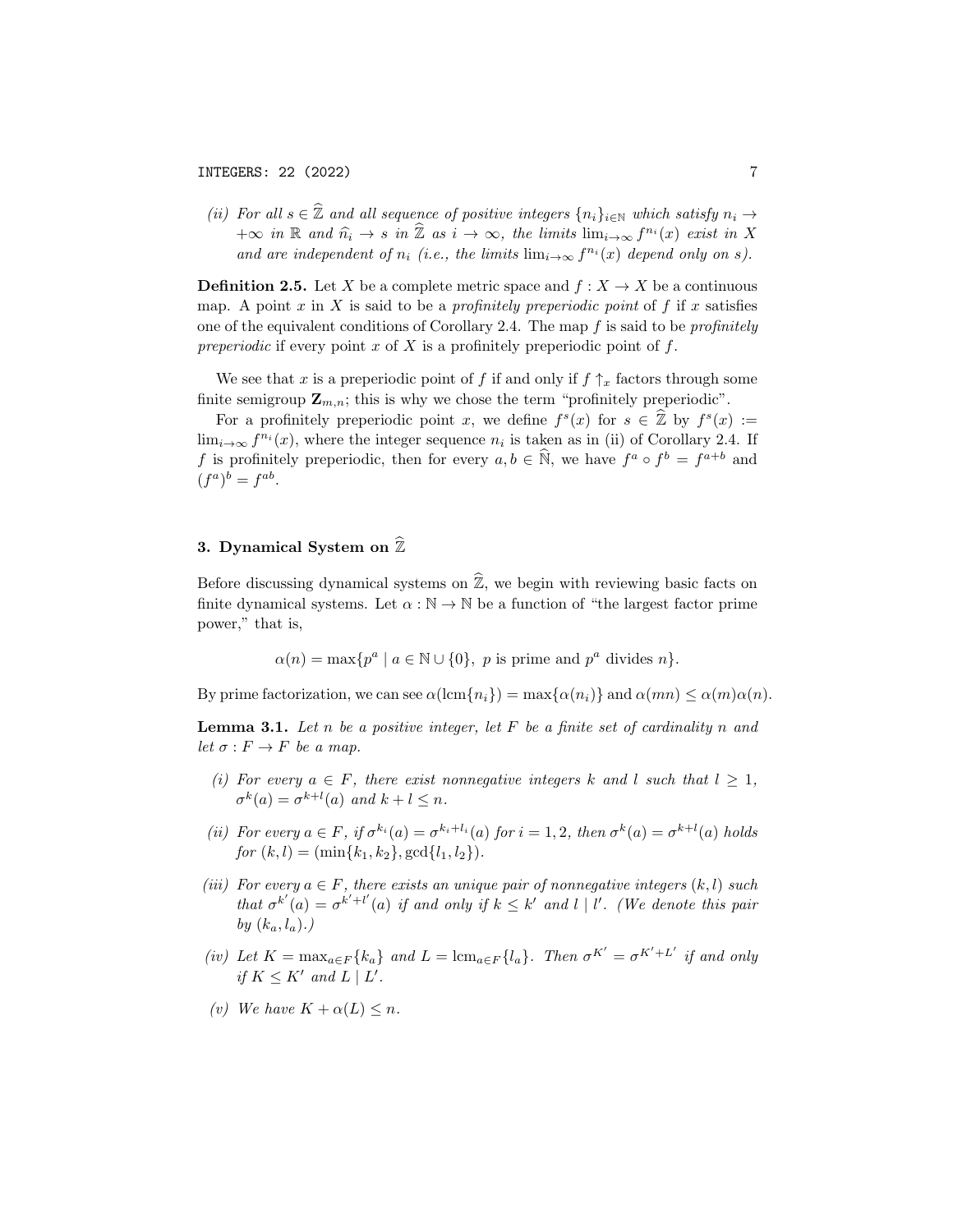Proof. (i) The assertion is obvious from the pigeonhole principle.

(ii) Without loss of generality, we assume  $k = k_1$ . We take a pair of integers  $(x, y)$  as  $xl_1 + yl_2 = l$ . Then, we have

$$
\sigma^{k'+l}(a) = \sigma^{k'+xl_1+yl_2}(a) = \sigma^{k'}(a) \ (k' \gg 0).
$$

In particular, for  $k' = k + Nl_1$ , we have

$$
\sigma^{k+Nl_1}(a) = \sigma^{k+Nl_1+l}(a) = \sigma^l(\sigma^{k+Nl_1}(a)) \ (N \gg 0).
$$

The assumption  $k = k_1$  implies  $\sigma^{k+Nl_1}(a) = \sigma^k(a)$  for every N. Thus, we have  $\sigma^k(a) = \sigma^l(f^k(a)) = \sigma^{k+l}(a).$ 

(iii) Let

$$
k := \min\{k' \mid \sigma^{k'}(a) = \sigma^{k'+l'}(a) \text{ for some } l'\}
$$

and

$$
l := \gcd\{l' \mid \sigma^{k'}(a) = \sigma^{k'+l'}(a) \text{ for some } k'\}.
$$

By (i) and (ii), the pair  $(k, l)$  satisfies the condition.

(iv) This is obvious from (iii).

(v) We have

$$
K + \alpha(L) = \max k_a + \alpha(\text{lcm } l_a) = \max k_a + \max \alpha(l_a) \le \max k_a + \max l_a.
$$

Let  $b, c \in F$  be elements such that max  $k_a = k_b$  and max  $l_a = l_c$ . Let

$$
T_b := \{b, \sigma(b), ..., \sigma^{k_b - 1}(b)\}
$$
  
=  $\{\sigma^k(b) | k \in \mathbb{N} \text{ such that } \sigma^k(b) \neq \sigma^{k+l}(b) \text{ for every } l \in \mathbb{N}\},$   

$$
C_c := \{\sigma^{k_c}(c), \sigma^{k_c+1}(c), ..., \sigma^{k_c+l_c-1}(c)\}
$$
  
=  $\{\sigma^k(c) | k \in \mathbb{N} \text{ such that } \sigma^k(c) = \sigma^{k+l_c}(c)\}.$ 

Then,  $T_b$  and  $C_c$  are disjoint subsets of F, which shows  $k_b + l_c \leq n$ .

 $\Box$ 

**Definition 3.2.** Integers  $k = k_a$  and  $l = l_a$  in (iii) of Lemma 3.1 are called the tail length and the cycle length of  $\sigma$  on a respectively. Integers K and L in (iv) of Lemma 3.1 are called the *preperiod length* and the *period* of  $\sigma$  respectively.

**Definition 3.3.** Let  $f : \hat{\mathbb{Z}} \to \hat{\mathbb{Z}}$  be a continuous map. A map  $P : \mathbb{N} \to \mathbb{N}$  is said to be a *period map* of  $f$  if it satisfies one of the following equivalent conditions.

- (i) For every  $s, t \in \hat{\mathbb{Z}}$  and  $n \in \mathbb{N}$ , if  $s \equiv t \mod P(n)$  then  $f(s) \equiv f(t) \mod n$ .
- (ii) For every  $n \in \mathbb{N}$ , there exists a map  $f_n : \mathbf{Z}_{P(n)} \to \mathbf{Z}_n$  that makes the following diagram commutative:

$$
\begin{array}{ccc}\n\widehat{\mathbb{Z}} & \xrightarrow{f} & \widehat{\mathbb{Z}} \\
\downarrow & & \downarrow \\
\mathbf{Z}_{P(n)} & \xrightarrow{f_n} & \mathbf{Z}_n\n\end{array}
$$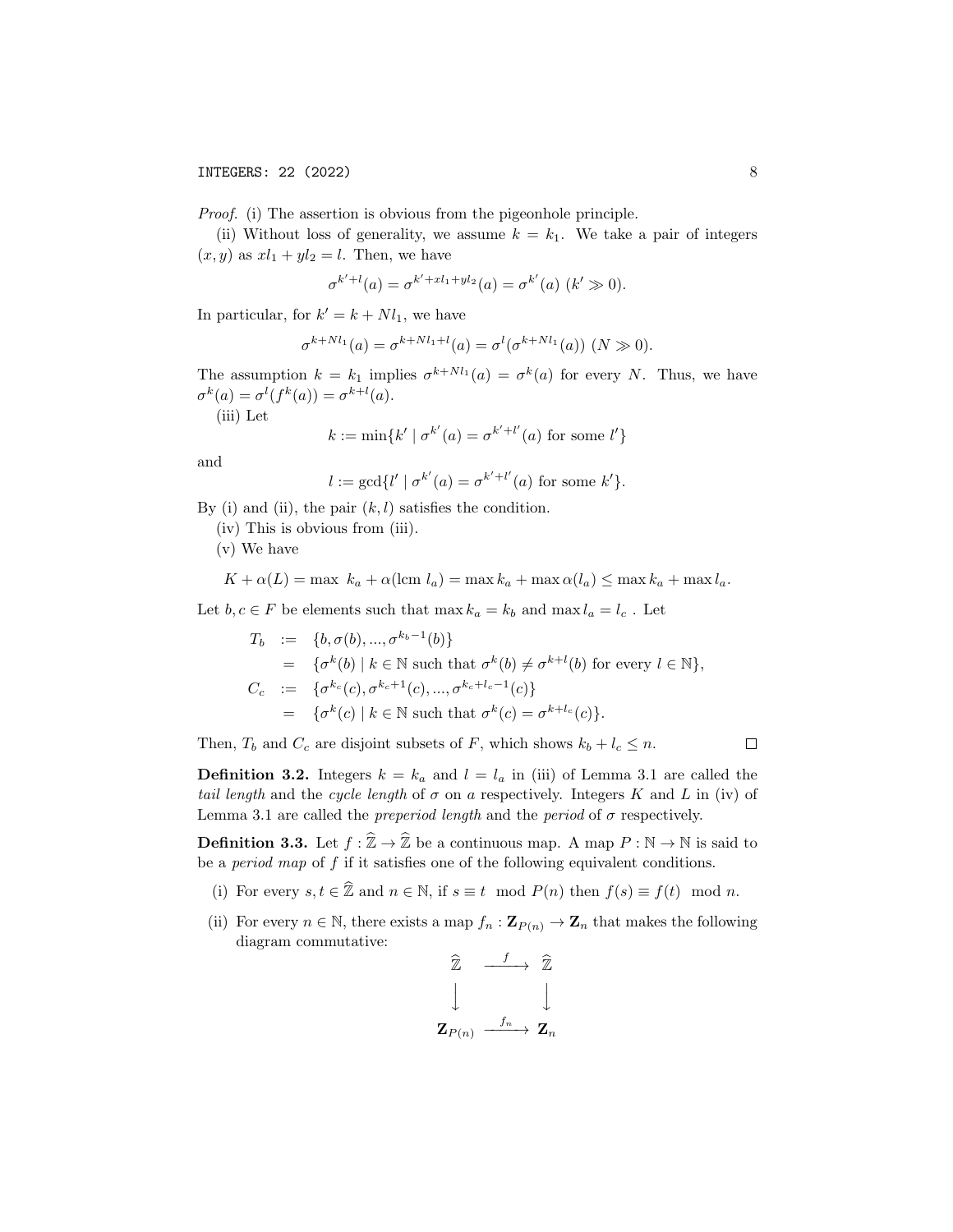Here the vertical arrows are projections.

Maps  $f_n$  are called *reductions* of  $f$ .

We note that  $\hat{\mathbb{Z}}$  is metrizable with some metric which is invariant by translations of the form  $s \mapsto s + c$ . Since  $\hat{\mathbb{Z}}$  is compact, any continuous map  $\hat{\mathbb{Z}} \to \hat{\mathbb{Z}}$  is also uniformly continuous for such a metric, so every continuous map has a period map. We also note that a period map of f is not uniquely determined by f in our definition.

**Proposition 3.4.** Let P be a period map of f and let  $Q$  be a period map of  $q$ . Then,  $Q \circ P$  is a period map of  $f \circ g$ . In particular,  $P^n$  is a period map of  $f^n$ .

*Proof.* We check Condition (i) of Definition 3.3. If we take  $s, t \in \mathbb{Z}$  such that  $s \equiv t \mod Q(P(n))$ , then  $g(s) \equiv g(t) \mod P(n)$  and hence  $f(g(s)) \equiv f(g(t))$ mod n.  $\Box$ 

**Definition 3.5.** Let  $f : \hat{\mathbb{Z}} \to \hat{\mathbb{Z}}$  be a continuous map.

- (i) The map f is said to be *congruence stable* if there exists a period map P of f such that  $P^{k}(n) = P^{k+1}(n)$   $(k \gg 0)$  for each positive integer n.
- (ii) The map f is said to be *congruence preserving* if  $id_N$ , the identity function on  $\mathbb{N}$ , is a period map of f.

**Remark 3.6.** Every polynomial in  $\hat{\mathbb{Z}}[x]$  regarded as a map  $\hat{\mathbb{Z}} \to \hat{\mathbb{Z}}$  is congruence preserving, but not every congruence preserving map is a polynomial with  $\mathbb Z$  coefficients, see [3] and [2].

**Lemma 3.7.** Let  $f : \hat{\mathbb{Z}} \to \hat{\mathbb{Z}}$  be a continuous map and let P be a period map of f. Let  $k, m$  and  $n$  be positive integers such that

$$
m = P^k(n) = P^{k+1}(n).
$$

Let  $f_m: \mathbf{Z}_m \to \mathbf{Z}_m$  be the reduction of f and let K and L be the preperiod length and the period of  $f_m$  respectively.

Then, for every  $s, t \in \mathbb{Z}$  and  $u, v \in \mathbb{N}$  such that  $s \equiv t \mod m$ ,  $u, v \geq k + K$  and  $u \equiv v \mod L$ , we have  $f \uparrow_s (u) \equiv f \uparrow_t (v) \mod n$ .

*Proof.* If we have  $u - k$ ,  $v - k \ge K$  and  $u - k \equiv v - k \mod L$ , then

$$
f^{u-k}(s) \equiv f^{v-k}(s) \equiv f^{v-k}(t) \mod m.
$$

By Proposition 3.4,  $P^k$  is a period map of  $f^k$ . We obtain

$$
f^k(f^{u-k}(s)) \equiv f^k(f^{v-k}(t)) \mod n,
$$

that is,  $f \uparrow_s (u) \equiv f \uparrow_t (v) \mod n$ .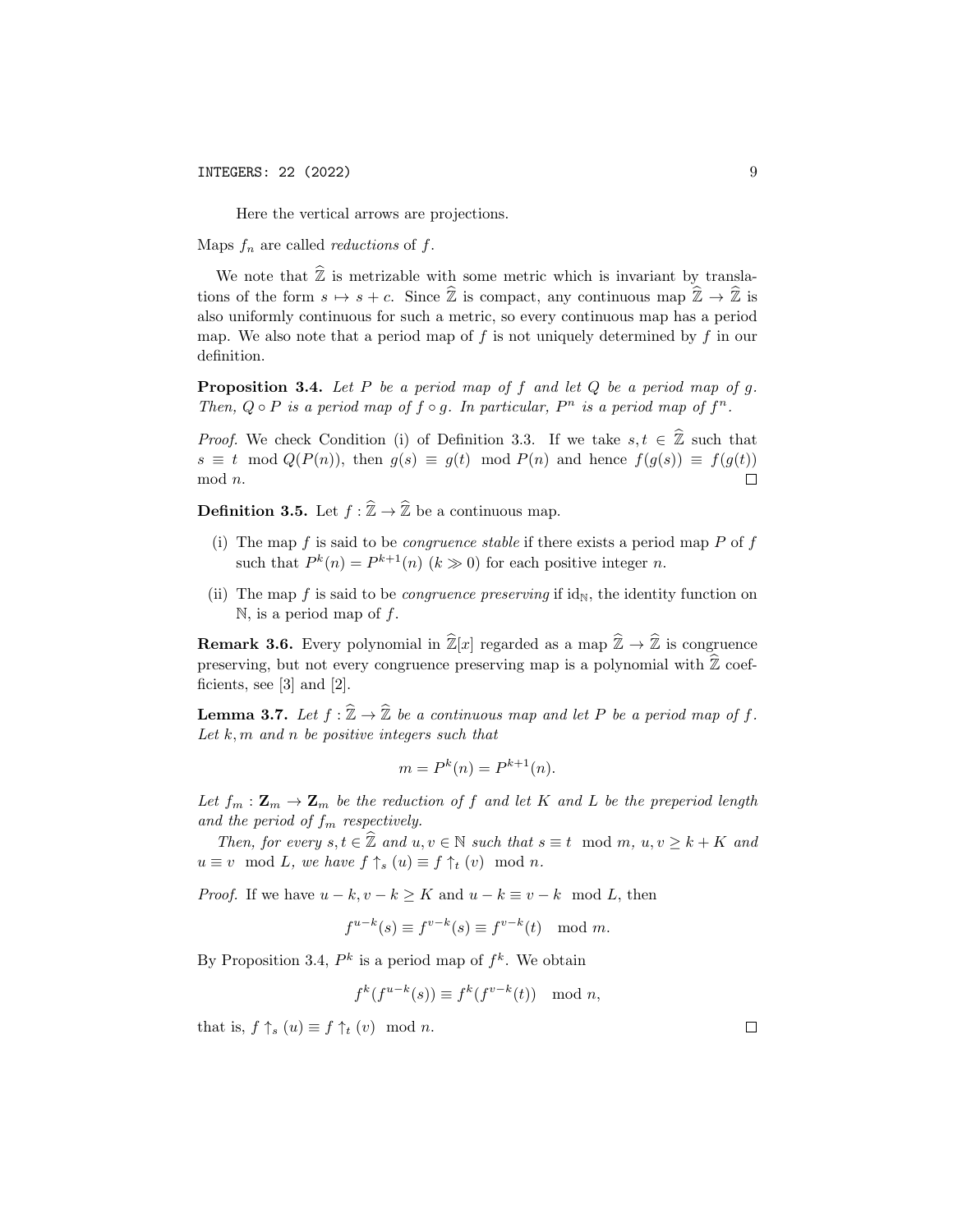INTEGERS:  $22 \left( 2022 \right)$  10

**Theorem 3.8.** Let  $f : \hat{\mathbb{Z}} \to \hat{\mathbb{Z}}$  be a congruence stable map. Then, f is profinitely preperiodic.

*Proof.* We check Condition (ii) of Corollary 2.4. Let  $\{n_i\}$  be a sequence of positive integers such that  $n_i \to \infty$  in R and  $\hat{n_i} \to s$  in  $\hat{\mathbb{Z}}$  as  $i \to \infty$  for some  $s \in \hat{\mathbb{Z}}$ .

Firstly, we will show that the sequence  $\{f^{n_i}(s) = f \uparrow_s (n_i)\}_i$  converges, that is, becomes eventually stable modulo  $n$  for an arbitrary positive integer  $n$ . We fix a positive integer n. Since f is congruence stable, there is a period map  $P$  of f such that  $P^k(n) = P^{k+1}(n)$  for some k. Then, we take K and L as in Lemma 3.7. By the choice of the sequence  $\{n_i\}$ , we have

$$
n_i, n_j \ge k + K \text{ and } n_i \equiv n_j \mod L \ (i, j \gg 0).
$$

By Lemma 3.7, this implies

$$
f \uparrow_x (n_i) \equiv f \uparrow_x (n_j) \mod n \ (i, j \gg 0).
$$

Thus, the sequence  $\{f \uparrow_x (n_i) \mod n\}$  become eventually stable.

Next, let  $\{n'_i\}$  be another sequence such that  $n'_i \to \infty$  in  $\mathbb{R}$  and  $\widehat{n'_i} \to s$  in  $\widehat{\mathbb{Z}}$  as  $i \to \infty$ . Then, by a similar argument, we have

$$
\lim_{i \to \infty} f \uparrow_s (n_i) \equiv \lim_{i \to \infty} f \uparrow_s (n'_i) \mod n
$$

for every positive integer  $n$ . This means that

$$
\lim_{i \to \infty} f \uparrow_x (n_i) = \lim_{i \to \infty} f \uparrow_x (n'_i)
$$

in  $\widehat{\mathbb{Z}}$ .

By Corollary 2.4, we obtain a continuous map  $\widehat{f\uparrow_s} : \widehat{\mathbb{N}} \to \widehat{\mathbb{Z}}$ . By Proposition 2.1, we may regard the domain  $\widehat{N}$  as  $N \cup \widehat{Z}$  and denote the restriction  $\widehat{f \uparrow s}|\widehat{Z} : \widehat{Z} \to \widehat{Z}$  by  $f \uparrow_s$ . The map  $f \uparrow_s$  is again continuous.

**Proposition 3.9.** Let  $f : \hat{\mathbb{Z}} \to \hat{\mathbb{Z}}$  be a congruence stable map, let P be a period map of f and let  $\mu : \mathbb{N} \to \mathbb{N}$  be a map. Suppose that for every  $n \in \mathbb{N}$ , there exists  $k \in \mathbb{N}$  satisfying  $\mu(n) = P^k(n) = P^{k+1}(n)$ . Let  $\lambda : \mathbb{N} \to \mathbb{N}$  be the map such that

 $\lambda(n) =$  the period of the reduction  $f_{\mu(n)} : \mathbf{Z}_{\mu(n)} \to \mathbf{Z}_{\mu(n)}$ .

Then,  $\lambda$  is a period map of  $f \uparrow_x$  for every x in  $\widehat{\mathbb{Z}}$ .

Moreover, for  $x, y, s \in \hat{\mathbb{Z}}$ , if  $x \equiv y \mod \mu(n)$ , then  $f \uparrow_x (s) \equiv f \uparrow_y (s) \mod n$ .

*Proof.* We take  $s, t \in \hat{\mathbb{Z}}$  such that  $t \equiv s \mod \lambda(n)$ . Let  $\{n_i\}$  and  $\{n'_i\}$  be sequences of positive integers such that the limits in  $\overline{N}$  are s and t respectively. Then, by an argument similar to one in the proof of Theorem 3.8, we have

$$
f \uparrow_x (n_i) \equiv f \uparrow_x (n'_j) \mod n \ (i, j \gg 0).
$$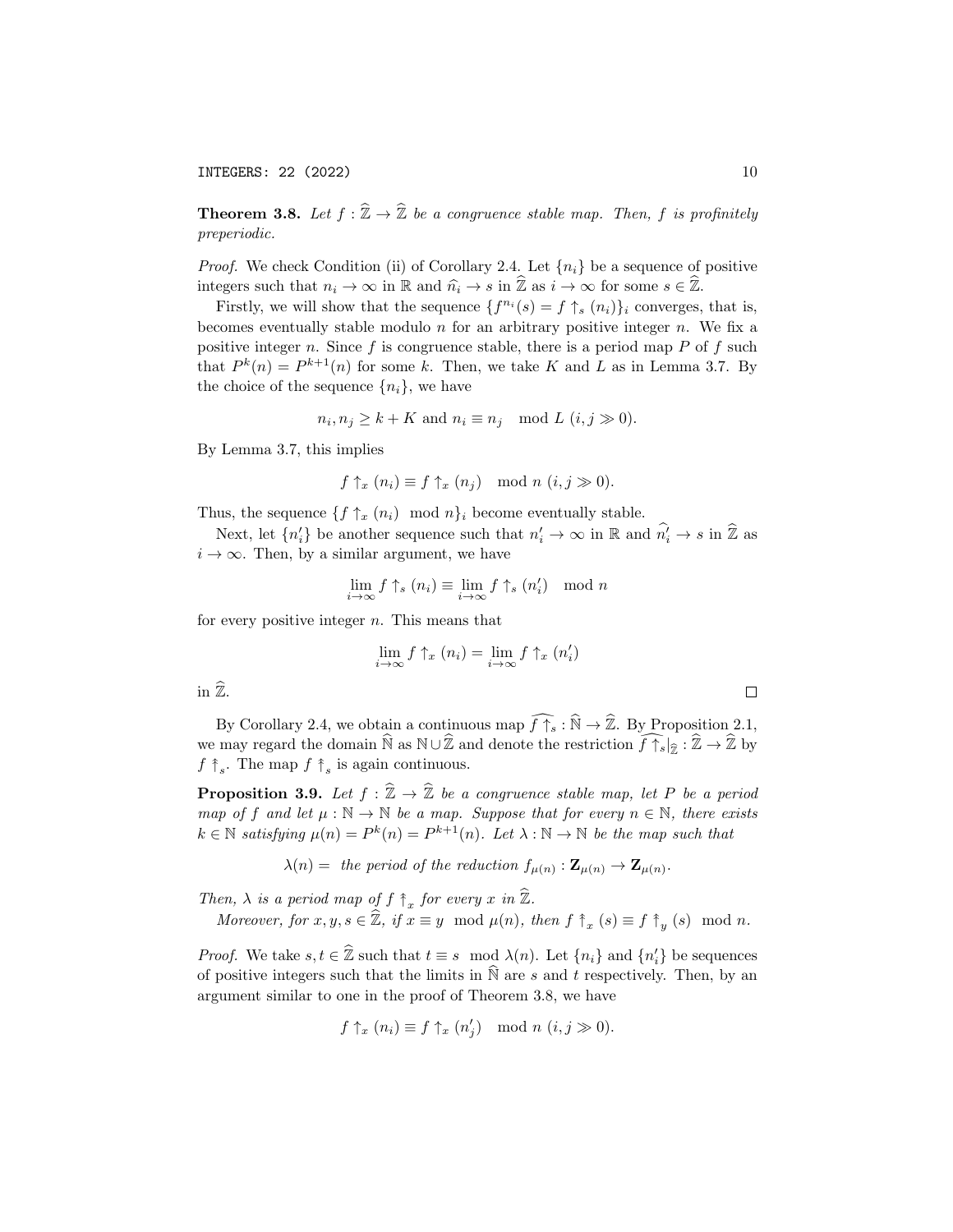INTEGERS: 22 (2022) 11

Therefore, we have

$$
f \uparrow_x (t) \equiv f \uparrow_x (s) \mod n.
$$

This shows the first assertion of the proposition.

We show the latter part. Let  $n$  be a positive integer and let  $n_i$  be a sequence of positive integers such that  $n_i \to s$  in N. By the assumption  $P(\mu(n)) = \mu(n)$ , if  $n_i \geq k$  then we have

$$
f^{n_i-k}(x) \equiv f^{n_i-k}(y) \mod \mu(n)
$$

for any  $x, y \in \hat{\mathbb{Z}}$  such that  $x \equiv y \mod \mu(n)$ . Then, by the assumption  $P^k(n) = \mu(n)$ and Proposition 3.4, we have

$$
f \uparrow_x (n_i) = f^{n_i}(x)
$$
  
\n
$$
\equiv f^{n_i}(y) \mod n
$$
  
\n
$$
= f \uparrow_y (n_i) \ (i \gg 0).
$$

By passing to the limits, we obtain  $f \uparrow_x (s) \equiv f \uparrow_y (s) \mod n$ .

We now discuss the case that 
$$
f : \hat{\mathbb{Z}} \to \hat{\mathbb{Z}}
$$
 is congruence preserving. We denote the  
period of the reduction  $f_n : \mathbf{Z}_n \to \mathbf{Z}_n$  by  $\lambda_f(n)$ , which defines a map  $\lambda_f : \mathbb{N} \to \mathbb{N}$ .  
We can restate Proposition 3.9 for congruence preserving functions as follows.

**Proposition 3.10.** Let  $f : \hat{\mathbb{Z}} \to \hat{\mathbb{Z}}$  be congruence preserving and let  $s \in \hat{\mathbb{Z}}$ . Then,  $\lambda_f$  is a period map of  $f \uparrow_s$ .

Now we shall evaluate  $\lambda_f$ .

**Lemma 3.11.** Let  $f : \hat{\mathbb{Z}} \to \hat{\mathbb{Z}}$  be congruence preserving and let p be a prime number. The following conditions are equivalent to each other.

- (i) We have  $\lambda_f(p) \neq p$ .
- (ii) The reduction  $f_p : \mathbf{Z}_p \to \mathbf{Z}_p$  of f is not a cyclic permutation of length p.
- (iii) For every  $x \in \mathbf{Z}_p$ , for the cycle length  $l_x$  of  $f_p$  on x is less than p.
- (iv) We have  $\alpha(\lambda_f(p)) < p$ .

Proof. ((i) implies (ii)) The contraposition is obvious.

((ii) implies (iii)) We show the contraposition. Assume that there is some  $x \in \mathbf{Z}_n$ such that  $f_p^k(x) = f_p^{k+l}(x)$  implies  $l \geq p$ . Then  $x, f_p(x), ..., (f_p)^{p-1}(x)$  are distinct elements of  $\mathbf{Z}_p$  and  $(f_p)^p(x) = x$ , that is,  $f_p$  is a cyclic permutation of length p.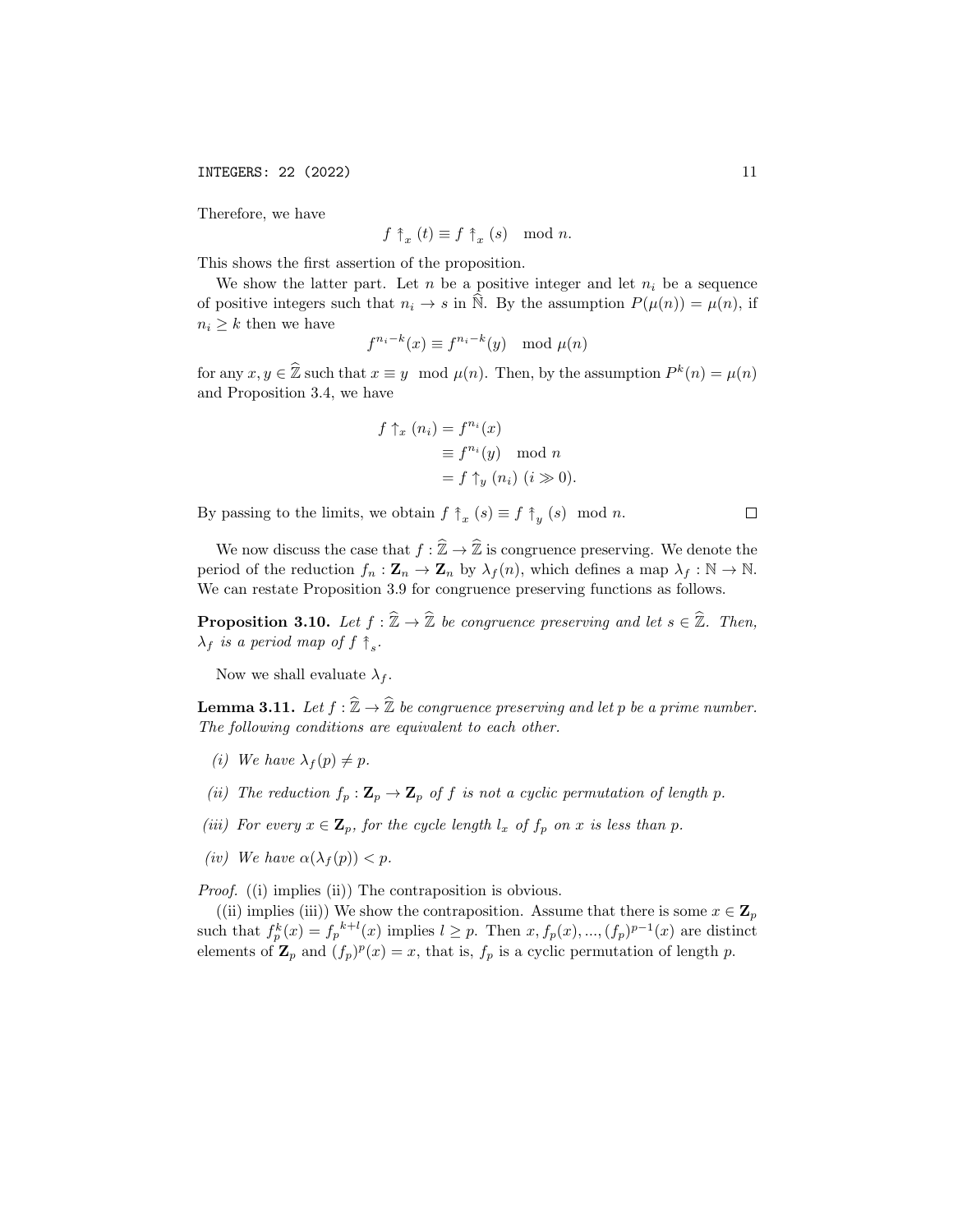((iii) implies (iv)) Assume (iii). By Lemma 3.1 (iv), the period  $\lambda_f(p)$  of  $f_p$ :  $\mathbf{Z}_p \to \mathbf{Z}_p$  satisfies

$$
\alpha(\lambda_f(p)) = \alpha(\operatorname{lcm}\{l_x \mid x \in \mathbf{Z}_p\})
$$
  
= max\{\alpha(l\_x) \mid x \in \mathbf{Z}\_p\}  
\$\leq\$ max\{l\_x \mid x \in \mathbf{Z}\_p\}\$  
\$< p\$.

((iv) implies (i)) The contraposition is obvious, because p is a prime number.  $\Box$ 

**Definition 3.12.** A congruence preserving function  $f : \hat{\mathbb{Z}} \to \hat{\mathbb{Z}}$  is said to be *tower*stable if f satisfies  $\alpha(\lambda_f(p)) < p$ , i.e., Condition (iv) of Lemma 3.11, for every prime number p.

**Lemma 3.13.** Let  $f$  be a congruence preserving map and let  $n, n'$  be positive integers.

- (i) We have  $\text{lcm}(\lambda_f(n), \lambda_f(n')) = \lambda_f(\text{lcm}(n, n'))$ . In particular, if we have  $n | n'$ , then we have  $\lambda_f(n) | \lambda_f(n')$ .
- (ii) For every prime number p and every positive integer a, we have  $\lambda_f(p^{a+1})$ lcm $\{1, 2, \ldots, p\} \cdot \lambda_f(p^a)$ .

(iii) We have 
$$
\lambda_f^k(n) = \lambda_f^{k+1}(n)
$$
  $(k \gg 0)$ .

(iii') If f is tower-stable, then we have  $\lambda_f^k(n) = 1$   $(k \gg 0)$ .

*Proof.* (i) We show that for each positive integer N,  $\lambda_f(\text{lcm}(n, n'))$  | N if and only if  $\lambda_f(n)$  | N and  $\lambda_f(n)$  | N. By Lemma 3.1 (iv), for positive integers N and  $\nu$ , we have  $\lambda_f(\nu) | N$  if and only if

$$
f^{M}(x) \equiv f^{M+N}(x) \mod \nu \ (M \gg 0) \text{ for all } x \in \widehat{\mathbb{Z}}.
$$

Thus, the problem is reduced to show that

$$
f^{M}(x) \equiv f^{M+N}(x) \mod \text{lcm}(n, n') \ (M \gg 0) \text{ for all } x \in \hat{\mathbb{Z}} \text{ if and only if}
$$
  

$$
f^{M}(x) \equiv f^{M+N}(x) \mod n \text{ and } f^{M}(x) \equiv f^{M+N}(x) \mod n' \ (M \gg 0) \text{ for all } x \in \hat{\mathbb{Z}}.
$$

This follows from the Chinese remainder theorem.

(ii) Let  $\pi : \widehat{\mathbb{Z}} \to \mathbb{Z}_{p^a}$  and  $\pi_a : \mathbb{Z}_{p^{a+1}} \to \mathbb{Z}_{p^a}$  be the cannonical surjections. Let  $s \in \hat{\mathbb{Z}}$  and  $t = f^k(s)$ . We put

$$
T := \pi_a^{-1}(\pi(t)) = \{ \overline{t + cp^a} \mid 0 \le c < p \} \subset \mathbf{Z}_{p^{a+1}}.
$$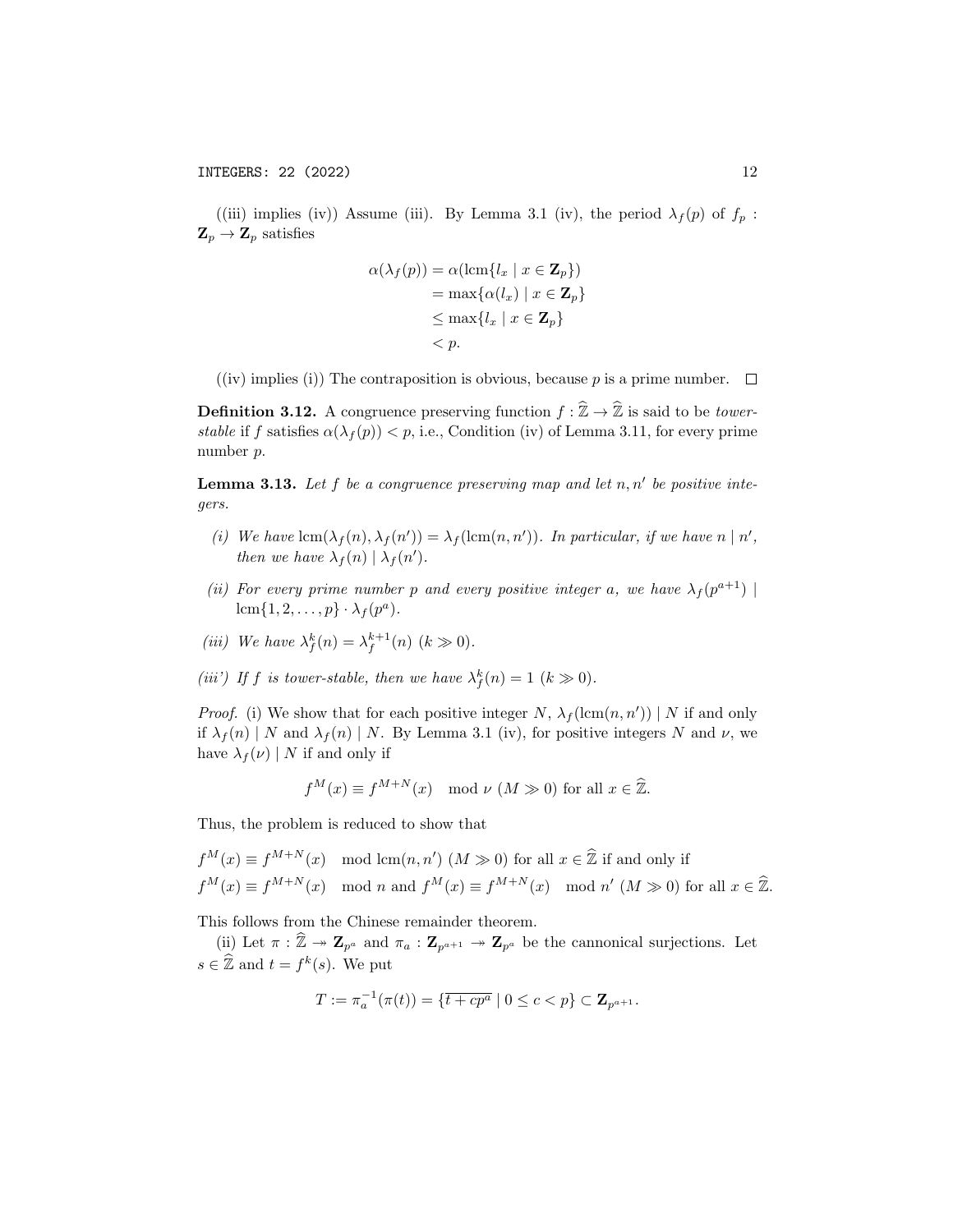Let  $l := \lambda_f(p^a)$  and let k be the preperiod length of the reduction  $f_{p^a} : \mathbf{Z}_{p^a} \to \mathbf{Z}_{p^a}$ . For every  $\overline{t'} \in T$ , from  $t = f^k(s)$ , it follows that

$$
fl(t') \equiv fl(t) \mod pa
$$

$$
= fk+l(s)
$$

$$
\equiv fk(s) \mod pa
$$

$$
= t,
$$

which shows  $f^{(l)}(T) \subset T$ . Therefore by Lemma 3.1 (i), there exists  $k_t$  and  $l_t$  such that

$$
f^{lk_t}(t) \equiv f^{l(k_t+l_t)}(t) \mod p^{a+1} \text{ and } k_t + l_t \le \text{card}(T) = p.
$$

Since  $k_t \leq p$  and  $l_t | \operatorname{lcm} \{1, 2, ..., p\} = \operatorname{lcm}[p]$ , we have

$$
f^{k+lp}(s) = f^{lp}(t)
$$
  
\n
$$
\equiv f^{l(p+\text{lcm}[p])}(t) \mod p^{a+1}
$$
  
\n
$$
= f^{k+lp+l\cdot\text{lcm}[p]}(s).
$$

Thus, Lemma 3.1 (iv) leads to

$$
\lambda_f(p^{a+1}) \mid l \, \operatorname{lcm}[p] = \lambda_f(p^a) \operatorname{lcm}[p].
$$

(iii) We use the induction on  $\alpha(n)$ . The case  $\alpha(n) = 1$  is obvious. Let us assume that the assertion holds for every m with  $\alpha(m) < p^a$  and consider n with  $\alpha(n) = p^a$ . By (ii), we have

$$
\alpha(\lambda_f(p^a)) \le p \cdot \alpha(\lambda_f(p^{a-1})).
$$

Thus, we have

$$
\alpha(\lambda_f(p^a)) \le p \cdot \alpha(\lambda_f(p^{a-1})) \le \dots \le p^{a-1}\alpha(\lambda_f(p)) \le p^a. \tag{3}
$$

Hence by (i), we have

$$
\alpha(\lambda_f(n)) \le \alpha(n).
$$

The case  $\alpha(\lambda_f(n)) < \alpha(n)$  is evident from the assumption of the induction. Let us assume  $\alpha(\lambda_f(n)) = \alpha(n) = p^a$ , that is,  $\alpha(\lambda_f(p^a)) = p^a$ . We put  $\lambda_f(p^a) = cp^a$ . By (i) of this lemma, we have

$$
\lambda_f(n) = \text{lcm}\left\{\lambda_f(p^a), \lambda_f\left(\frac{n}{p^a}\right)\right\} = \text{lcm}\left\{p^a, c, \lambda_f\left(\frac{n}{p^a}\right)\right\}.
$$

By applying (i) inductively, we obtain

$$
\lambda_f^k(n) = \text{lcm}\left\{p^a, c, \lambda_f(c), ..., \lambda_f^{k-1}(c), \lambda_f^k\left(\frac{n}{p^a}\right)\right\}.
$$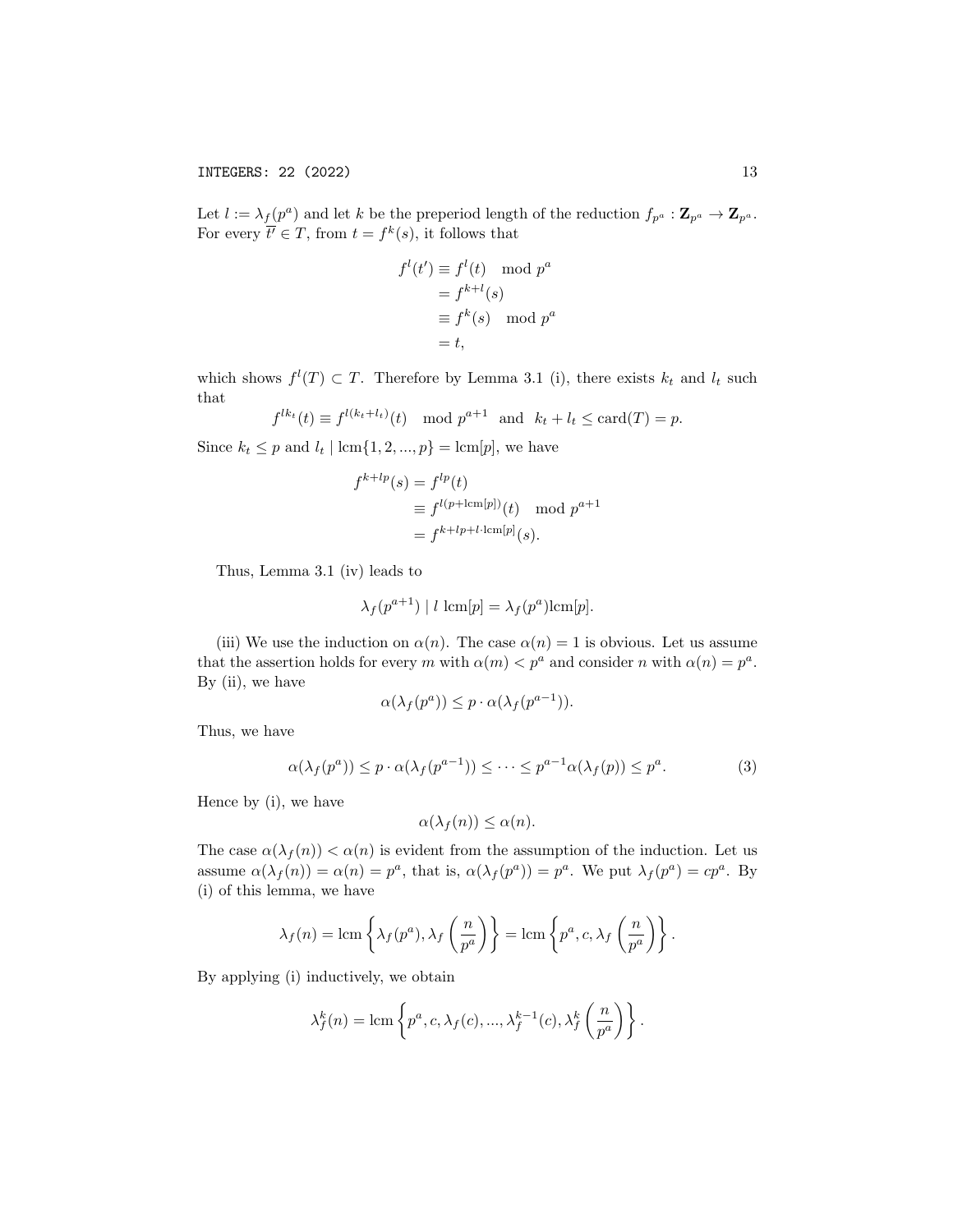Since  $\alpha(c)$  and  $\alpha(n/p^a)$  are both less than  $p^a$ , by the assumption of the induction,  $\lambda_f^k(n)$  is eventually constant.

(iii') Assertion (ii) and the inequality  $\alpha(\lambda_f(p)) < p$  lead to the strict inequality in Equation (3),  $\alpha(\lambda_f(p^a)) < p^a$ . Thus, we have  $\alpha(\lambda_f(N)) < \alpha(N)$  for every  $N > 1$ . Therefore, we have

$$
\alpha(\lambda_f^k(n)) = 1 \ (k \gg 0),
$$

that is,  $\lambda_f^k(n) = 1$   $(k \gg 0)$ .

**Theorem 3.14.** Let  $f : \hat{\mathbb{Z}} \to \hat{\mathbb{Z}}$  be congruence preserving and let  $s \in \hat{\mathbb{Z}}$ . Then, the map  $f \uparrow_s$  is profinitely preperiodic. Moreover, if f is tower-stable, then  $f \uparrow_s^* f_t$  is a constant function and independent of t.

*Proof.* By Proposition 3.10,  $\lambda_f$  is a period map of the map  $f \, \hat{} f_s$ . Therefore, by Lemma 3.13 (iii),  $f \uparrow_s$  is congruence stable. Theorem 3.8 shows that  $f \uparrow_s$  is profinitely preperiodic.

We now assume that  $f$  is tower-stable. By Lemma 3.13 (iii), we can apply Proposition 3.9 to  $f \uparrow_s$  and  $\lambda_f$  with the constant functions  $\mu(n) = 1$  and  $\lambda(n) = 1$ . We therefore obtain that if  $t \equiv t' \mod 1$  and  $u \equiv u' \mod 1$ , then for every n,

$$
f \uparrow_s \uparrow_t (u) \equiv f \uparrow_s \uparrow_t (u') \mod n
$$
  

$$
\equiv f \uparrow_s \uparrow_{t'} (u') \mod n.
$$

Thus, we have  $f \uparrow_s \uparrow_t (u) = f \uparrow_s \uparrow_{t'} (u')$  for any  $t, t', u, u' \in \hat{\mathbb{Z}}$ .

*Proof of Theorem 1.3.* ((i) implies (ii)) Let  $\widehat{\cdot} : \mathbb{Z} \to \widehat{\mathbb{Z}}$ ,  $a \mapsto \widehat{a}$  be the natural embedding. For a given polynomial  $f(x) = \sum a_i x^i \in \mathbb{Z}[x]$ , set  $\widehat{f}(x) := \sum \widehat{a_i} x^i \in \widehat{\mathbb{Z}}[x]$ . Let  $F:\widehat{\mathbb{N}}\to\widehat{\mathbb{N}}$  be a map such that

$$
F(n) = \begin{cases} f \uparrow_a (n) = f^n(a) \in \mathbb{N} & (n \in \mathbb{N}), \\ \widehat{f} \uparrow_{\widehat{a}} (n) = \widehat{f} \uparrow_{\widehat{a}} (n) \in \widehat{\mathbb{Z}} & (n \in \widehat{\mathbb{Z}}). \end{cases}
$$

Let  ${n_i}$  be a sequence of positive integers such that  $n_i \to \infty$  in  $\mathbb R$  and  $n_i \to s \in \hat{\mathbb Z}$ in  $\widehat{\mathbb{Z}}$  as  $i \to \infty$ . Then, we have

$$
\widehat{F(n_i)} = \widehat{f^{n_i}(a)} = \widehat{f}^{n_i}(\widehat{a}) = \widehat{f} \uparrow_{\widehat{a}} (n_i) \to \widehat{f} \uparrow_{\widehat{a}} (s) = F(s) \text{ in } \widehat{\mathbb{Z}} \ (i \to \infty).
$$

If there exists a sequence  $F(n_i) \to \infty$  in R, then  $F(n_i) = F(n_{i'})$  holds for some distinct positive integers  $i$  and  $i'$ . Namely,  $a$  is a preperiodic point of  $f$ . Therefore the function  $f \uparrow_a$  is bounded on N and Assertion (ii) holds automatically.

Therefore we can assume that  $F(n_i) \to \infty$  in R, which implies that the map F is continuous on  $\widehat{N}$ . By Lemma 3.11 and Theorem 3.14, there exists  $t \in \widehat{Z}$  such that the following equation holds for any  $s \in \hat{\mathbb{Z}}$ :

$$
F^{n}(s) = (\widehat{f} \uparrow_{\widehat{a}})^{n}(s) \to t \ (n \to \infty).
$$

 $\Box$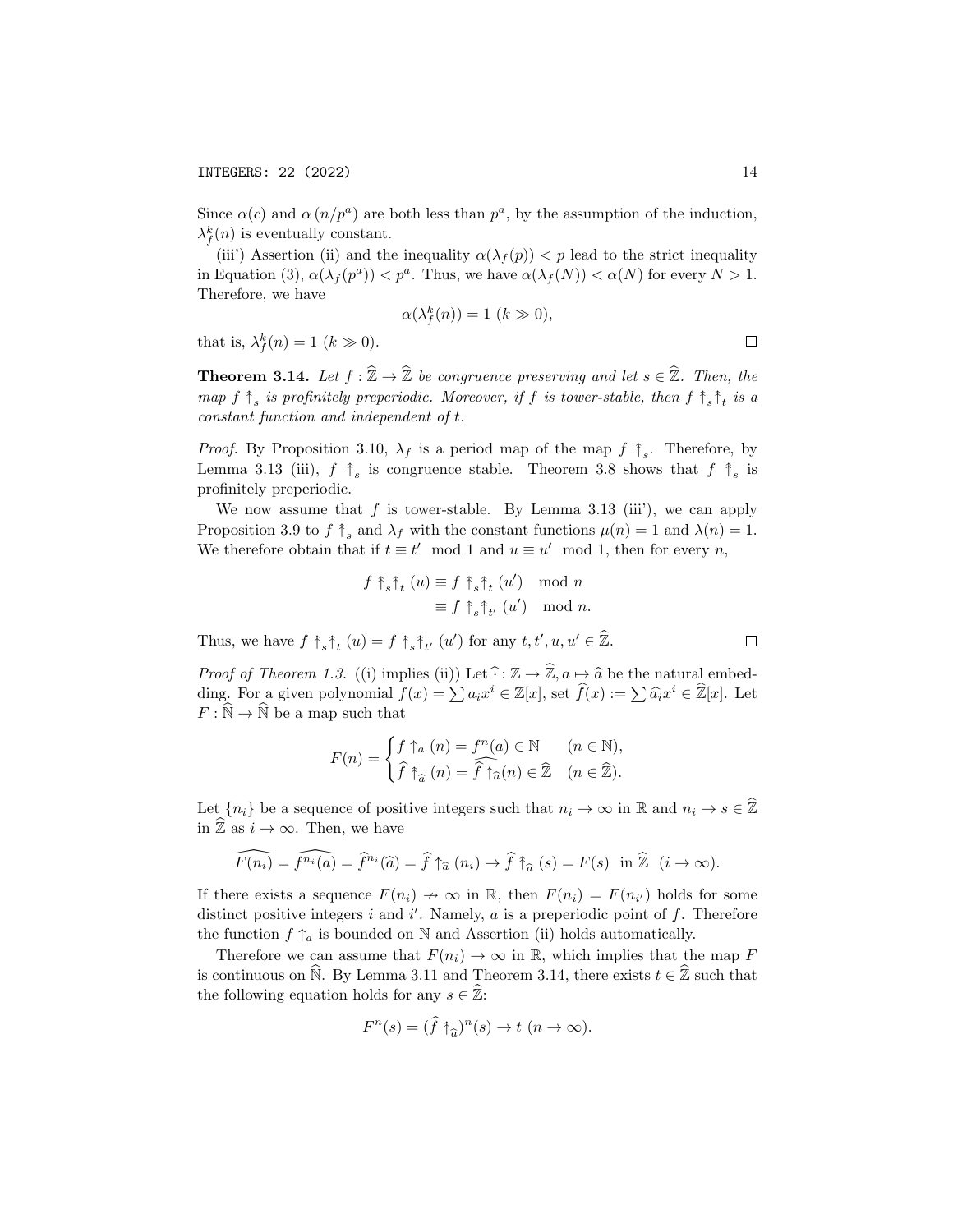We note that this is equivalent to

$$
\bigcap_{n=1}^{\infty} F^n(\widehat{\mathbb{Z}}) = \{t\},\
$$

because  $\widehat{\mathbb{Z}}$  is compact and Hausdorff.

Let b be a positive integer. We assume  $F^{n}(b) \rightarrow t$ , or equivalently that there exists a neighborhood N of t in  $\hat{\mathbb{Z}}$  and a subsequence  $F^{n_1}(b)$ ,  $F^{n_2}(b)$ , ... of  $\{F^{n}(b)\}$ such that the sequence  $\{n_i\}$  is increasing and  $\{F^{n_i}(b)\}\cap N=\emptyset$ .

Since  $\widehat{\mathbb{Z}}$  is compact and metrizable, there exists a converging subsequence  $\{F^{n_{k(i)}}(b)\}_i$ of  $\{F^{n_i}(b)\}_i$  which converges to  $s \in \hat{\mathbb{Z}}$ . We write  $m(i) = n_{k(i)}$ .

We fix a positive integer  $i$ . We have

$$
F^{m(i)}(F^{m(i+j)-m(i)}(b)) = F^{m(i+j)}(b) \to s \ (j \to \infty).
$$
 (4)

Again from the fact that  $\widehat{\mathbb{Z}}$  is compact and metrizable, we can take a converging subsequence of the sequence  $\{F^{m(i+j)-m(i)}(b)\}_j$ . Let the limit of the subsequence be  $s'_i \in \hat{\mathbb{Z}}$ . By Equation (4), we have  $F^{m(i)}(s'_i) = s$ .

Therefore, we obtain

$$
s \in \bigcap_{i=1}^{\infty} F^{m(i)}(\widehat{\mathbb{Z}}) = \bigcap_{n=1}^{\infty} F^{n}(\widehat{\mathbb{Z}}) = \{t\},\
$$

which is a contradiction. Thus, for any  $b, F^{n}(b) = f \uparrow_a \uparrow_b (n)$  converges to the same  $t \in \widehat{\mathbb{Z}} = \prod_p \mathbb{Z}_p$  and Assertion (ii) follows.

((ii) implies (i)) We prove the contraposition. We assume that for a prime number p and an integer x,  $f^b(x) \equiv f^c(x) \mod p$  if and only if  $b \equiv c \mod p$  for any positive integers b and c. Then, for every  $a \in \mathbb{N}$ , the map  $f \uparrow_a : \mathbb{N} \to \mathbb{N}$  induces the bijection  $(f \uparrow_a)_p : \mathbf{Z}_p \to \mathbf{Z}_p$ . The assumption also shows that f is a non-constant polynomial. Therefore, there exists  $a \in \mathbb{N}$  such that for every  $b \in \mathbb{N}$ ,  $\lim_{n \to \infty} f \uparrow_a \uparrow_b (n) = \infty$  in R.

If  $(f \uparrow_a)_p$  has two or more cycles, then we take  $b, b' \in \mathbb{N}$  which map into distinct cycles of  $(f \uparrow_a)_p$ . In particular, for every n, we have

$$
f \uparrow_a \uparrow_b (n) = (f \uparrow_a)^n(b) \not\equiv f \uparrow_a \uparrow_{b'} (n) \mod p.
$$

This contradicts to the independence of the limit  $\lim_{i\to\infty} f \uparrow_a \uparrow_b (n)$  from b in (ii).

If  $(f \uparrow_a)_p$  is a permutation with only one cycle, then its cycle length is p and  $f \uparrow_a \uparrow_b$  is also a permutation on  $\mathbf{Z}_p$ . Therefore, the sequence  $\{f \uparrow_a \uparrow_b (n) \mod p\}_n$ cannot be eventually stable. $\Box$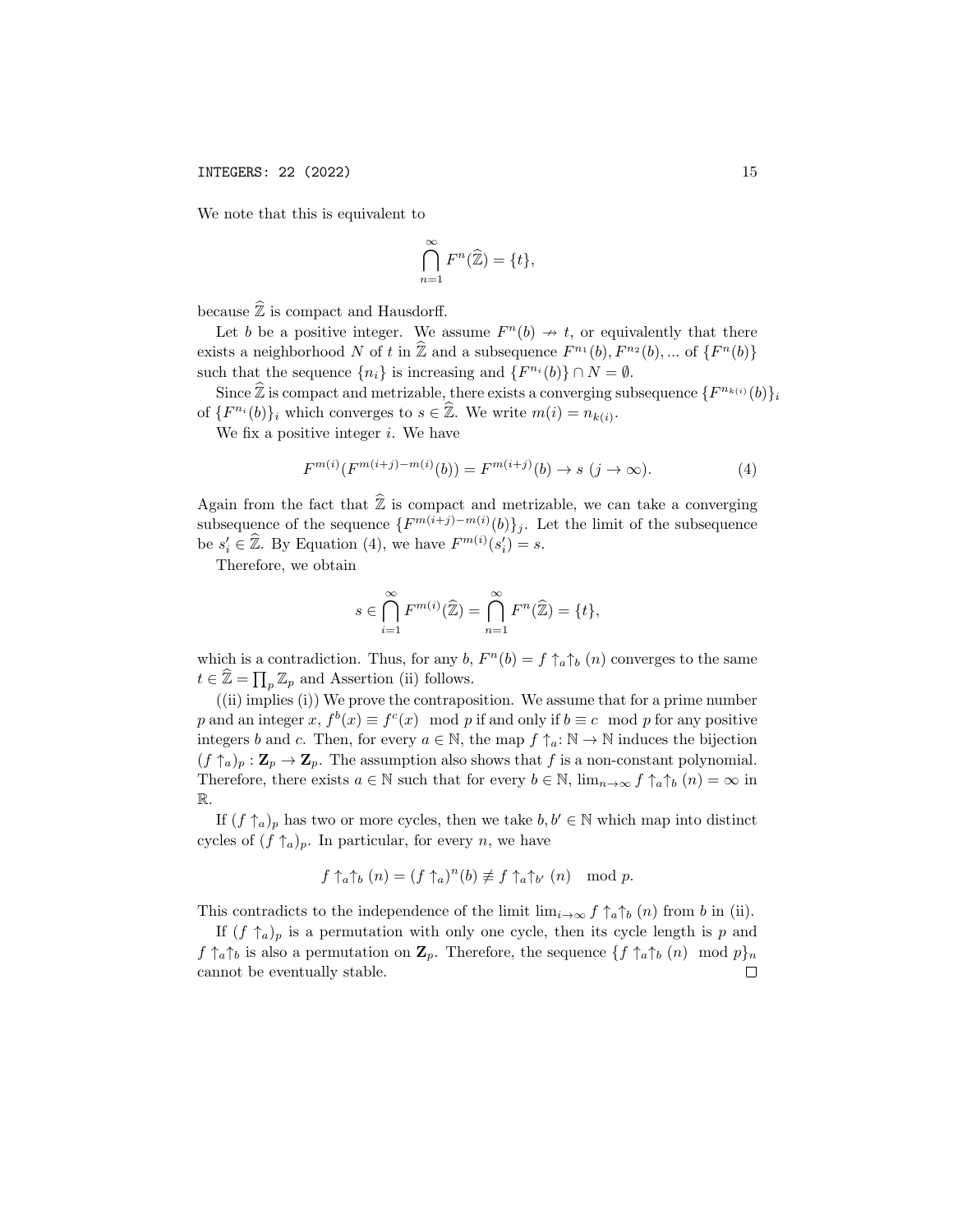### 4. Period Maps of Iterated Polynomial

Throughout this section, we assume that  $f(x) = \sum_i c_i x^i \in \mathbb{Z}[x]$  is a tower-stable polynomial. For every integer a, let  $\kappa_{f,a}(n)$  (resp.  $\lambda_{f,a}(n)$ ) be the tail (resp. cycle) length on  $\overline{a} \in \mathbf{Z}_n$  of the reduction  $f_n : \mathbf{Z}_n \to \mathbf{Z}_n$  of f. To show Theorem 1.5, we evaluate  $\lambda_{f,a}$  and  $\kappa_{f,a}$ . Evaluation of  $\lambda_{f,a}$  was established by Fan and Liao in [4], in a context of p-adic dynamics. On the other hand, they evaluated  $\kappa_{f,a}$  only implicitly in the process of evaluating  $\lambda_{f,a}$ . We re-evaluate the tail length along their method. We use the following Lemmas 4.1 and 4.2.

**Lemma 4.1.** Let  $a, c, n$  be positive integers and let p be a prime number. Then we have that

- (i)  $f(a + cp^n) \equiv f(a) + cf'(a)p^n \mod p^{n+1}$  and
- (ii) (chain rule)  $(f^n)' = \prod_{i=0}^{n-1} f' \circ f^i$

where  $g'$  denotes the derivative of  $g$  for each polynomial  $g$ .

*Proof.* (i) By the Taylor expansion of f around a, we can see that there exists a polynomial h such that

$$
f(a+x) - (f(a) + xf'(a)) = x^2h(x,a).
$$

This formula also shows that the coefficients of  $h$  are integers. By substituting  $x = cp^n$ , we obtain the assertion.

(ii) The assertion is evident.

 $\Box$ 

**Lemma 4.2.** Let p be a prime number, let  $g(x) = bx + c \in \mathbb{Z}[x]$  be a linear polynomial and let s be an integer. Then we have

$$
\lambda_{g,s}(p) | \begin{cases} 1 & (b \equiv 0 \mod p), \\ p & (b \equiv 1 \mod p) \end{cases} \text{ and } \kappa_{g,s}(p) \le \begin{cases} 1 & (b \equiv 0 \mod p), \\ 0 & (b \equiv 1 \mod p). \end{cases}
$$

Proof. The assertion is evident. More general case is shown in [4, Lemma 1].  $\Box$ 

In what follows, we fix a positive integer a. We denote  $\kappa_{f,a}$  by  $\kappa$ , and  $\lambda_{f,a}$  by  $\lambda$ . We define the *mod p multiplier* of f on a to be

$$
\mu_p := (f^{\lambda(p)})'(f^{\kappa(p)}(a)) = \prod_{i=0}^{\lambda(p)-1} f'(f^{\kappa(p)+i}(a)).
$$

**Theorem 4.3** ([4]). Let k be a positive integer and let p be a prime number.

(i) If  $\mu_p \equiv 0 \mod p$ , then we have  $\lambda(p^k) = \lambda(p)$  and  $\kappa(p^k) \leq \kappa(p) + (k-1) \cdot \lambda(p)$ .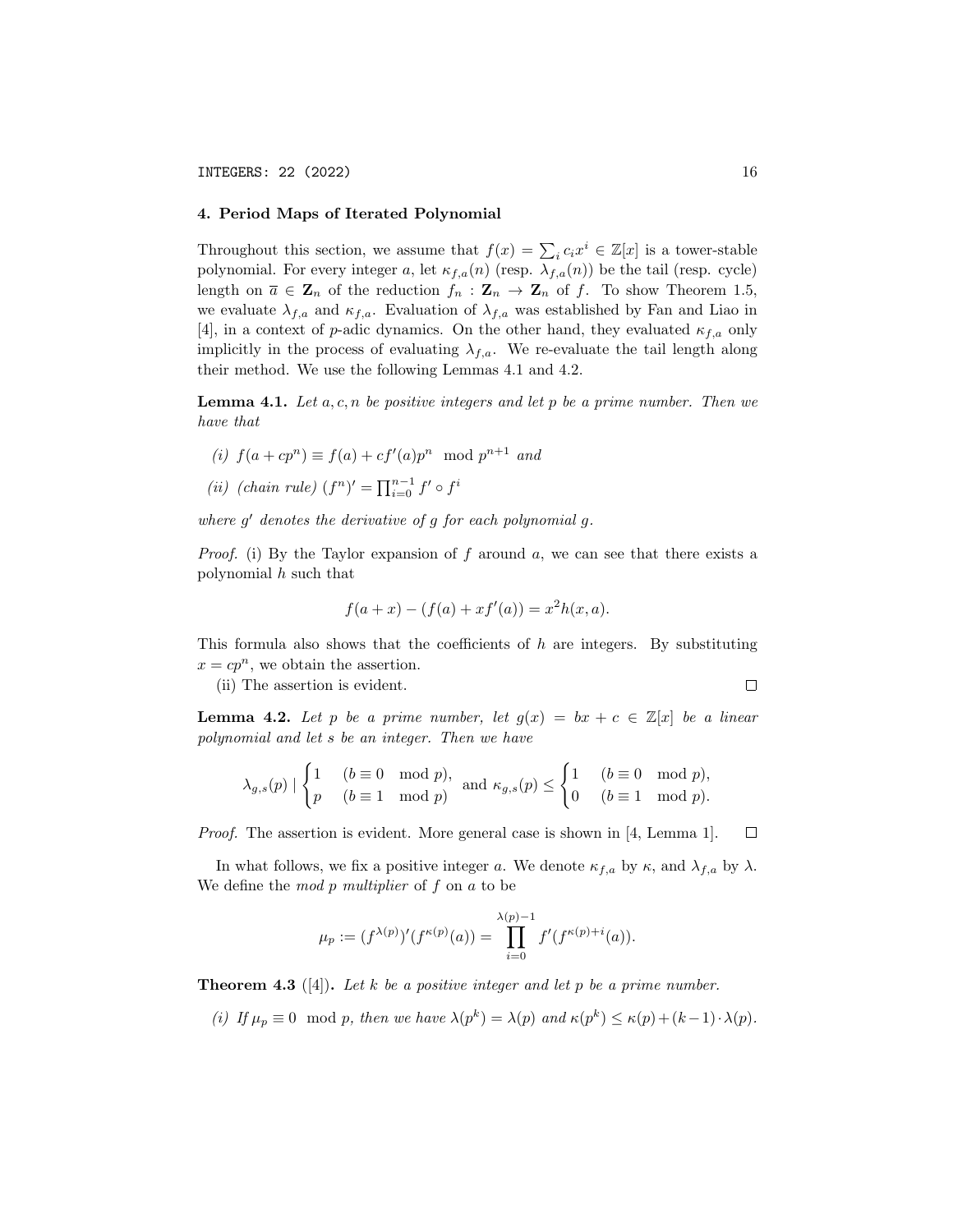INTEGERS: 22 (2022) 17

(ii) If 
$$
\mu_p \neq 0 \mod p
$$
, then we have  $\kappa(p^k) = \kappa(p) \text{ and } \lambda(p^k) | \lambda(p) \cdot (p-1) \cdot p^{k-1}$ .

*Proof.* From Lemma 3.1 and the evident inequality  $\kappa(p^k) \geq \kappa(p)$ , it is enough to show the claim that  $f^{K+L}(a) \equiv f^{K}(a) \mod p^{k}$  for

$$
(K, L) = \begin{cases} (\kappa(p) + (k-1) \cdot \lambda(p), & \lambda(p) \\ (\kappa(p), & \lambda(p) \cdot (p-1) \cdot p^{k-1} \end{cases} \text{ if } \mu_p \equiv 0 \mod p, \\ (5)
$$

We show this by induction on k. The case  $k = 1$  is evident. We take a pair  $(K, L)$ as above and assume that they satisfy

$$
f^{K+L}(a) \equiv f^K(a) \mod p^k.
$$

Putting  $t := f^K(a)$ , we obtain

$$
t \equiv f^L(t) \mod p^k.
$$

We put  $f^L(t) = cp^k + t$ . Applying Lemma 4.1 (i) to  $f^L$ , we obtain

$$
fL(t+spk) \equiv s(fL)'(t)pk + cpk + t \mod pk+1
$$

$$
= ((fL)'(t)s + c)pk + t.
$$

Namely, if we write  $g(s) := (f^L)'(t)s + c$ , then

$$
f^{L}(t+sp^{k}) \equiv t+g(s)p^{k} \mod p^{k+1}.
$$

This implies

$$
(fL)n(t+spk) \equiv t+gn(s)pk \mod pk+1.
$$

Therefore, if  $g^m(s) \equiv g^{m+n}(s) \mod p$  for some m and n, then we have

$$
(fL)m(t) \equiv (fL)m+n(t) \mod pk+1.
$$
 (6)

Applying Lemma 4.1(ii) to  $f^L$ , we have:

$$
(f^{L})'(t) = \prod_{i=0}^{L-1} f'(f^{i}(t))
$$
  
= 
$$
\prod_{i=0}^{\frac{L}{\lambda(p)}-1} \prod_{j=0}^{\lambda(p)-1} f'(f^{i\lambda(p)+j}(t))
$$
  
= 
$$
\prod_{i=0}^{\frac{L}{\lambda(p)}-1} \prod_{j=0}^{\lambda(p)-1} f'(f^{\kappa(p)+j}(a)) \mod p
$$
  
= 
$$
\mu_p^{\frac{L}{\lambda(p)}}
$$
  
= 
$$
\begin{cases} \mu_p \\ \mu_p^{(p-1)\cdot p^{k-1}} \equiv 0 \mod p \ (\mu_p \equiv 0 \mod p), \\ \mu_p^{(p-1)\cdot p^{k-1}} \equiv 1 \mod p \ (\mu_p \not\equiv 0 \mod p). \end{cases}
$$
 (7)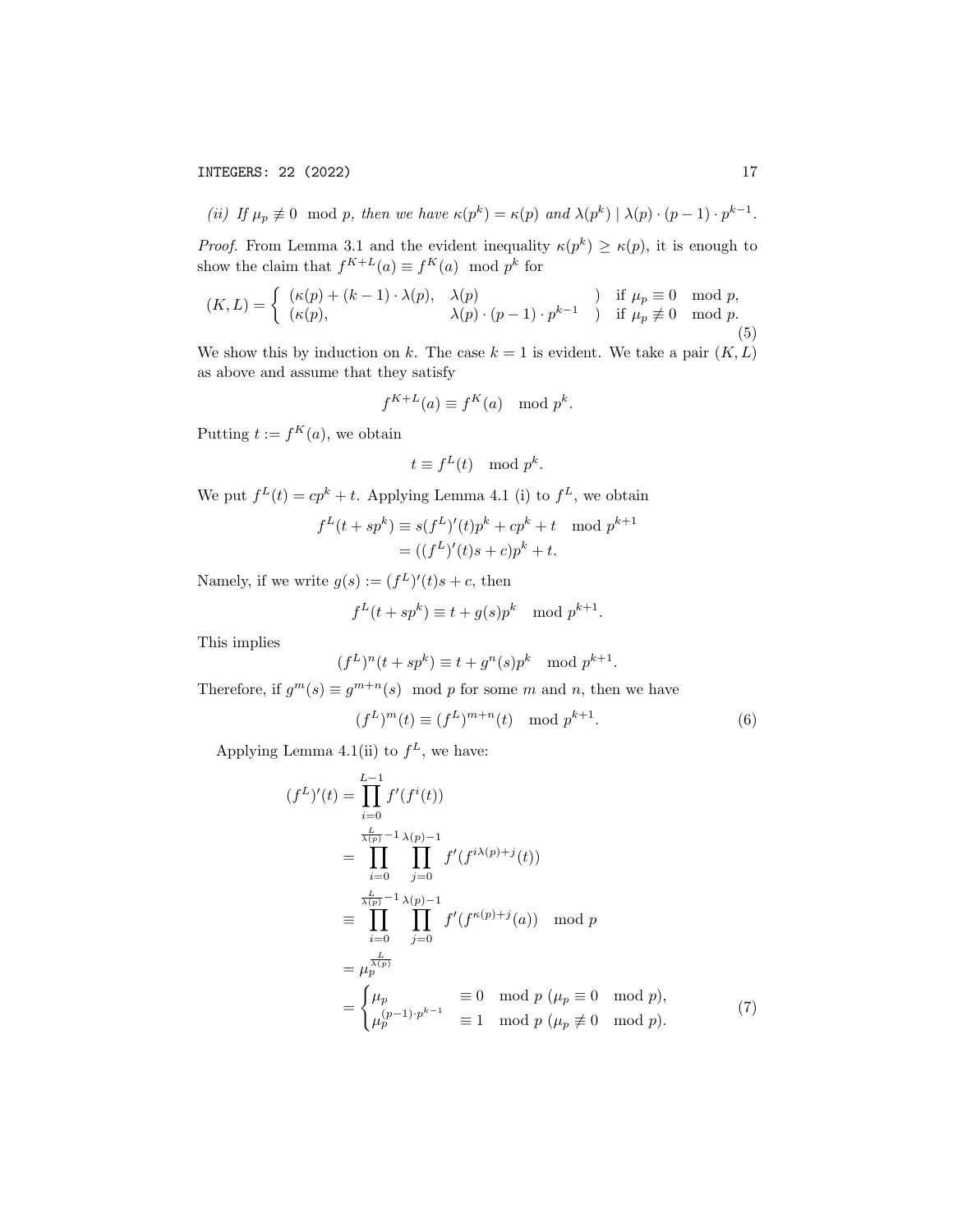Here the first congruence follows from equalities

$$
f^{i\lambda(p)}(t) = f^{i\lambda(p)+K}(a) = f^{i'\lambda(p)+\kappa(p)}(a) \equiv f^{\kappa(p)}(a) \mod p
$$

and the fact that  $f^j$  and  $f'$  are polynomials in  $\mathbb{Z}[x]$ , in particular, congruence preserving. We also note that the last congruence in Equation (7) for the case  $\mu_p \neq 0$  mod p follows from Fermat's little theorem. Applying Lemma 4.2 to  $g(s)$  =  $(f^L)'(t) \cdot s + c$ , by Equation (7), we obtain  $g^m(s) \equiv g^{m+n}(s) \mod p$  for

$$
(m, n) = \begin{cases} (1, 1) & (\mu_p \equiv 0 \mod p), \\ (0, p) & (\mu_p \not\equiv 0 \mod p). \end{cases}
$$

By substituting the above pair  $(m, n)$ ,  $t = f<sup>K</sup>(a)$  and Equation (5) into Equation (6), we complete the proof of theorem and hence the one of the theorem.  $\Box$ 

**Remark 4.4.** In [4], Fan and Liao evaluated for  $\lambda(n)$  more precisely. In their classification, the first assertion of Theorem 4.3 corresponds to the case "grow tails" and the second assertion corresponds to the cases "grows", "splits" and "partially splits." They gave a precise evaluation of  $\lambda(n)$  each case of their classification, and the other assertions of Theorem 4.3 easily follow from their arguments.

**Proposition 4.5.** Let p be a prime number. If  $\mu_p \equiv 0 \mod p$ , then the p-adic part of f  $\uparrow_a$  (s) is algebraic number for every  $s \in \widehat{\mathbb{Z}}$ . Here the p-adic part means the image of an element of  $\widehat{\mathbb{Z}}$  by the projection  $\widehat{\mathbb{Z}} \to \mathbb{Z}_p$ .

*Proof.* Let s' be a positive integer such that  $s' > \kappa(p)$  and  $s' \equiv s \mod \lambda(p)$ . By Theorem 4.3, for every  $k \in \mathbb{N}$ , we have

$$
f^{k\lambda(p)+s'}(a) \equiv f^{(k+1)\lambda(p)+s'}(a) \mod p^k.
$$

Therefore, the sequence  $\{x_k := f^{k\lambda(p)+s'}(a)\}\)$  converges in  $\mathbb{Z}_p$  as  $k \to \infty$ . Since  $x_{k+1} = f^{\lambda(p)}(x_k)$ , if we put  $x := \lim_{k \to \infty} x_k$ , then  $f^{\lambda(p)}(x) = x$ . We conclude that  $x$  is algebraic over  $\mathbb{Q}$ .

For every increasing sequence of positive integers  $\{n_i\}_i$  such that  $n_i \rightarrow s$  in  $\widehat{N}$  as  $i \to \infty$ ,  $\{f^{n_i}(a)\}_i$  is a subsequence of  $\{x_k\}$  for  $i \gg 0$ . Thus, the number  $f \uparrow_a (s) = \lim_{i \to \infty} f^{n_i}(a) = x$  is algebraic.  $\Box$ 

**Proposition 4.6.** Let b be an f-valid number. Then, we have  $\lambda_f(b^n) | b^n$  for every sufficiently large n.

Proof. From Lemma 3.13 and Theorem 4.3,

 $\lambda_f(b^n) = \text{lcm}_{p^a|b} \{\lambda_f(p^{an})\} | \text{lcm}_{p^a|b} \{\lambda_f(p) \cdot (p-1) \cdot p^{an}\}.$ 

For a p with p | b, if we write  $\lambda_f(p) \cdot (p-1) = \prod q_i^{r_i}$  is the prime factorization, then since b is f-valid, we have  $q_i | b$  for every  $q_i$ . Therefore, if we put  $N = \max_p \max_{q_i} r_i$ , then we have  $\lambda_f(p) \cdot (p-1) \cdot p^{an} \mid b^n$  for every prime power divisor  $p^a$  of b and integer  $n \geq N$ .  $\Box$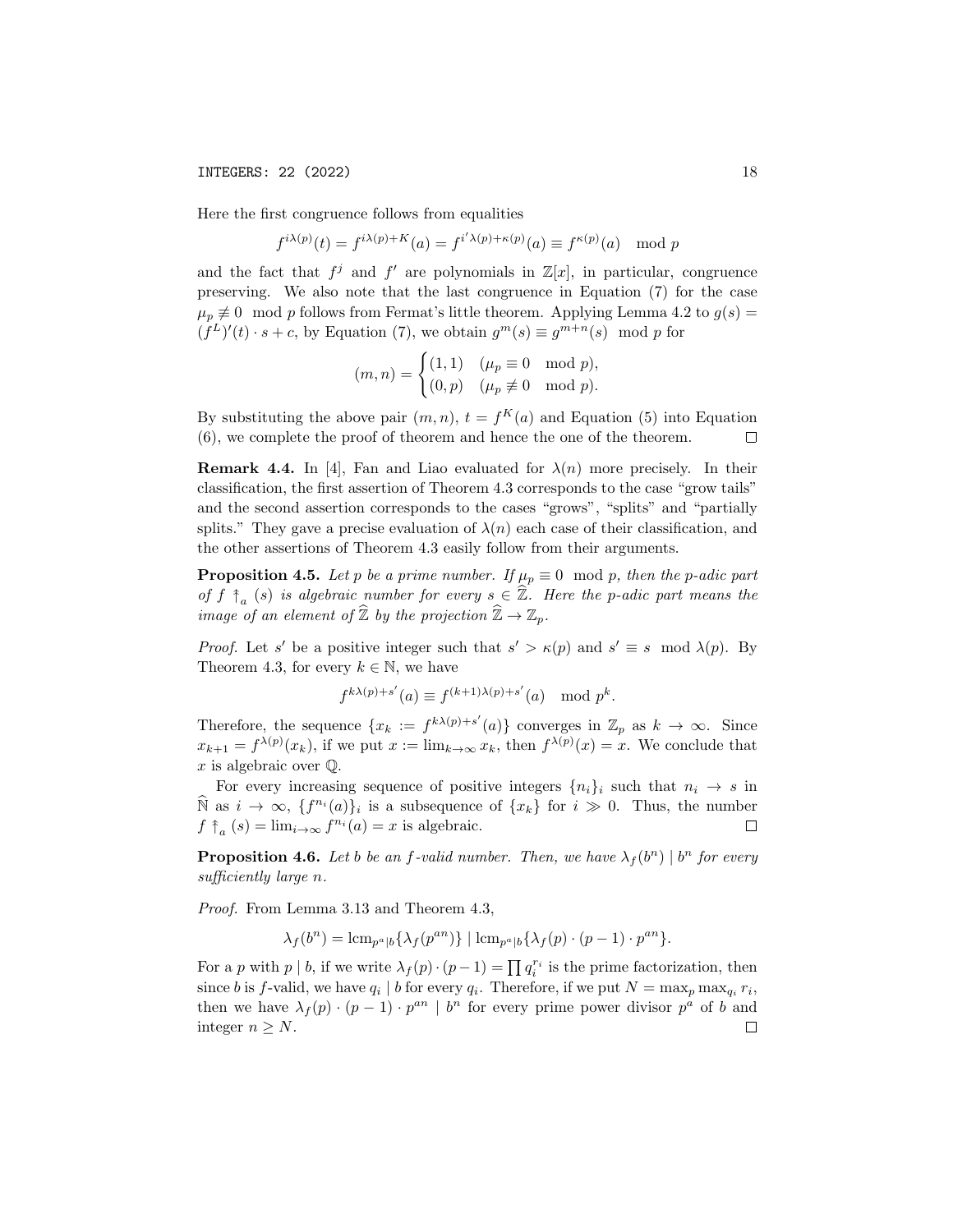**Lemma 4.7.** Let  $\kappa$  and  $\lambda$  be positive integers, let p be a prime, let  $x \in \mathbb{Z}_p$  be a p-adic integer which is algebraic over  $\mathbb Q$  and let  $\{x_n\}$  be a nondecreasing sequence of positive integers such that  $x_n \equiv x \mod p^n$ . If  $\{x_n\}$  is not eventually constant, then we have

$$
x_n \ge \lambda n + \kappa
$$

for every sufficiently large n.

*Proof.* Let F be a polynomial with integer coefficients such that  $F(x) = 0$ . Since  $x_n \equiv x \mod p^n$ , we obtain

$$
F(x_n) \equiv F(x) = 0 \mod p^n.
$$

We have  $F(x_n) \neq 0 \ (n \gg 0)$ , because  $x_n$  is nondecreasing and not eventually constant. It follows that

$$
|F(x_n)| \ge p^n
$$

and

$$
x_n \ge C_1 \cdot p^{n/\deg F} > C_2 \cdot n \ (n \gg 0)
$$

for some constants  $C_1$  and  $C_2$ .

Proof of Theorem 1.5. By Theorem 3.14, we can take the limit

$$
x=\lim_{k\to\infty}f\mathbin{\uparrow}_{a}\mathbin{\uparrow}_{t}(k),
$$

which satisfies  $f \uparrow_a (x) = x$ . Write the expansion of the b-adic part of x as

 $x = c_0 + c_1b + c_2b^2 + \dots + c_nb^n + \dots$ , where  $0 \le c_n < b$ .

Let  $x_{n}$  be the positive integers given by the first n digits of the expansion, that is,

$$
x_{n|} := c_0 + c_1b + c_2b^2 + \dots + c_{n-1}b^{n-1}.
$$

Then, the sequence  $\{x_{n}\}\$ is nondecreasing. We now assume that the sequence  $x_{n}$ is not eventually constant and show the inequality

$$
\kappa(b^n) \le x_{n|} \quad (n \gg 0). \tag{8}
$$

To see this, we first note that  $\kappa(b^n) = \max_{p^a \mid b} {\kappa(p^{an})}$  by a similar argument as one in the proof of Lemma 3.13 (i). By Theorem 4.3, for some integers  $l, k$ , we have

$$
\kappa(b^n) \leq ln + k \ (n \gg 0). \tag{9}
$$

Moreover, if  $\mu_p \neq 0 \mod p$  for every  $p \mid b$ , then Formula (9) holds for  $l = 0$  and Formula (8) follows obviously. Now we assume  $\mu_p \equiv 0 \mod p$  for some p. By Proposition 4.5, the *p*-adic component of x is algebraic, and  $x_{n} \equiv x \mod p^{n}$  by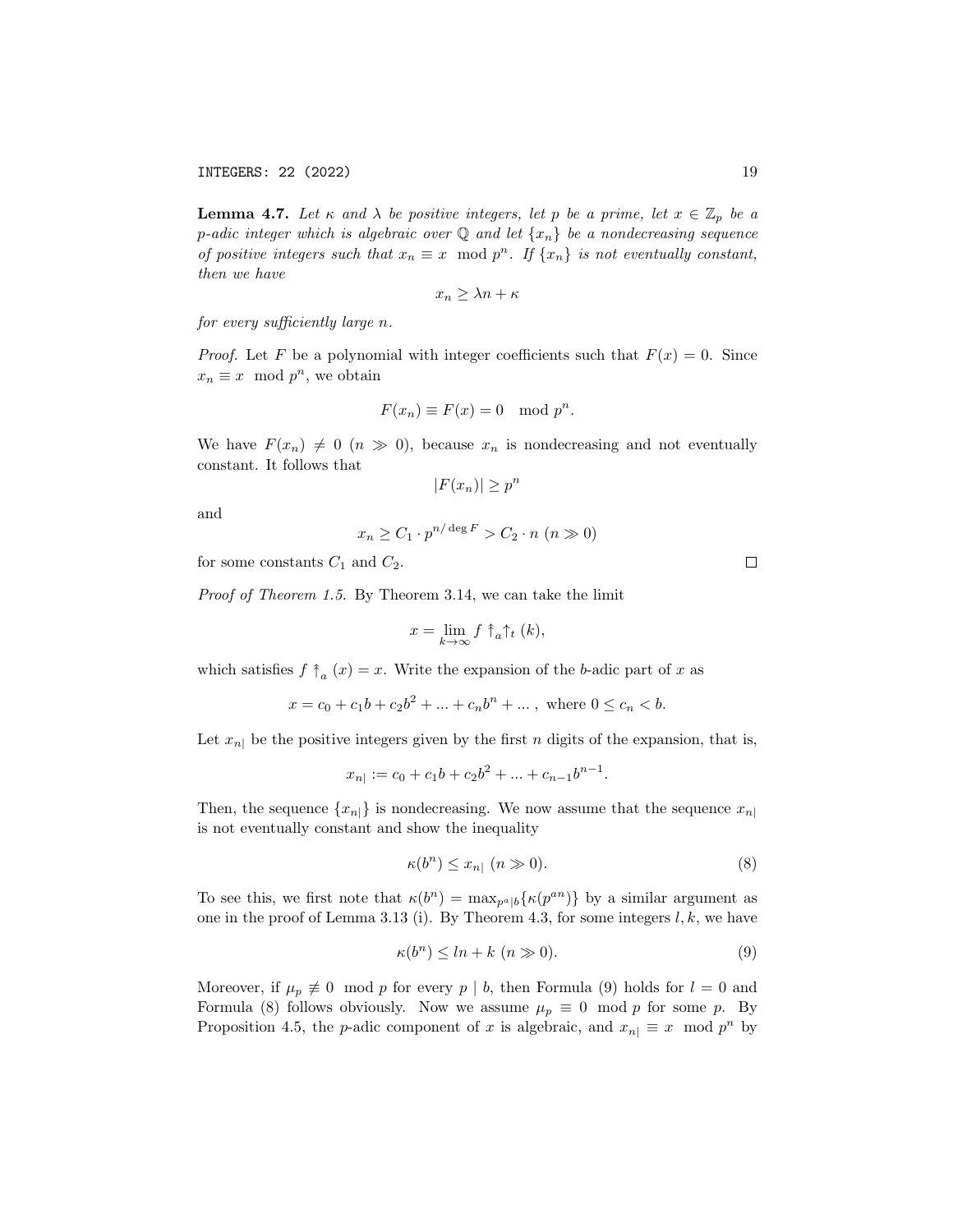the definition of  $x_{n}$ . Thus, by Lemma 4.7,  $x_{n} > ln + k$   $(n \gg 0)$ . Combining this with Formula (9) gives Formula (8).

By Proposition 4.6,  $x_{n} \equiv x \mod b^{n}$  implies

$$
x_{n} \equiv x \mod \lambda(b^{n}) \ (n \gg 0). \tag{10}
$$

From Formulae (8) and (10),

$$
f^{x_{n|}}(a) \equiv f^x(a) \mod b^n \ (n \gg 0)
$$

$$
= x
$$

$$
\equiv x_{n|} \mod b^n.
$$

Therefore, if we fix a sufficiently large  $N$  and put

$$
x_n := \begin{cases} x_{N|} & (n \le N), \\ x_{n|} & (\text{otherwise}), \end{cases}
$$

then we have

$$
f^{x_n}(a) \equiv x_n \mod b^n
$$
 and  $x_n = c'_n b^{n-1} + x_{n-1} \quad (0 \le c'_n < b),$ 

which is the required condition in Theorem 1.5.

When  $x_{n}$  is eventually constant, then denoting that constant by  $x'$ , We replace  $x_{n}$  by  $x_{n} := x' + b^{n}$  and apply the above argument. (In this case, the argument is easier, because Formula (9) and the definition of  $x_{n}$  induce directly Formula (8).) This shows the desired assertion in this case and completes the proof of the theorem.  $\Box$ 

### 5. Remaining Problems

All problems about the sequences  $a \uparrow\uparrow n$  raised in [7] can be generalized to iterated polynomial. The most interesting one might be the following problem concerning

$$
{}^{\infty}f(a) := \lim_{n \to \infty} f \uparrow_a \uparrow_b (n) \in \widehat{\mathbb{Z}}.
$$

**Problem 1.** Are  $\infty$  *f*(*a*) irrational, and transcendental over  $\mathbb Q$  except trivial counterexamples such as  $\infty f(a) \in \mathbb{N}$  and the case  $\mu_p \equiv 0 \mod p$  (see Proposition 4.5)? Are there some nontrivial algebraic, or analytic correlations among the number  $\{\infty f(a)\}_{f,a}$ ?

Relatively many of polynomials are tower-stable. Theorem 3.14 and Lemma 3.11 (ii) give the ratio  $C_{tow}$  of tower-stable function among all congruence preserving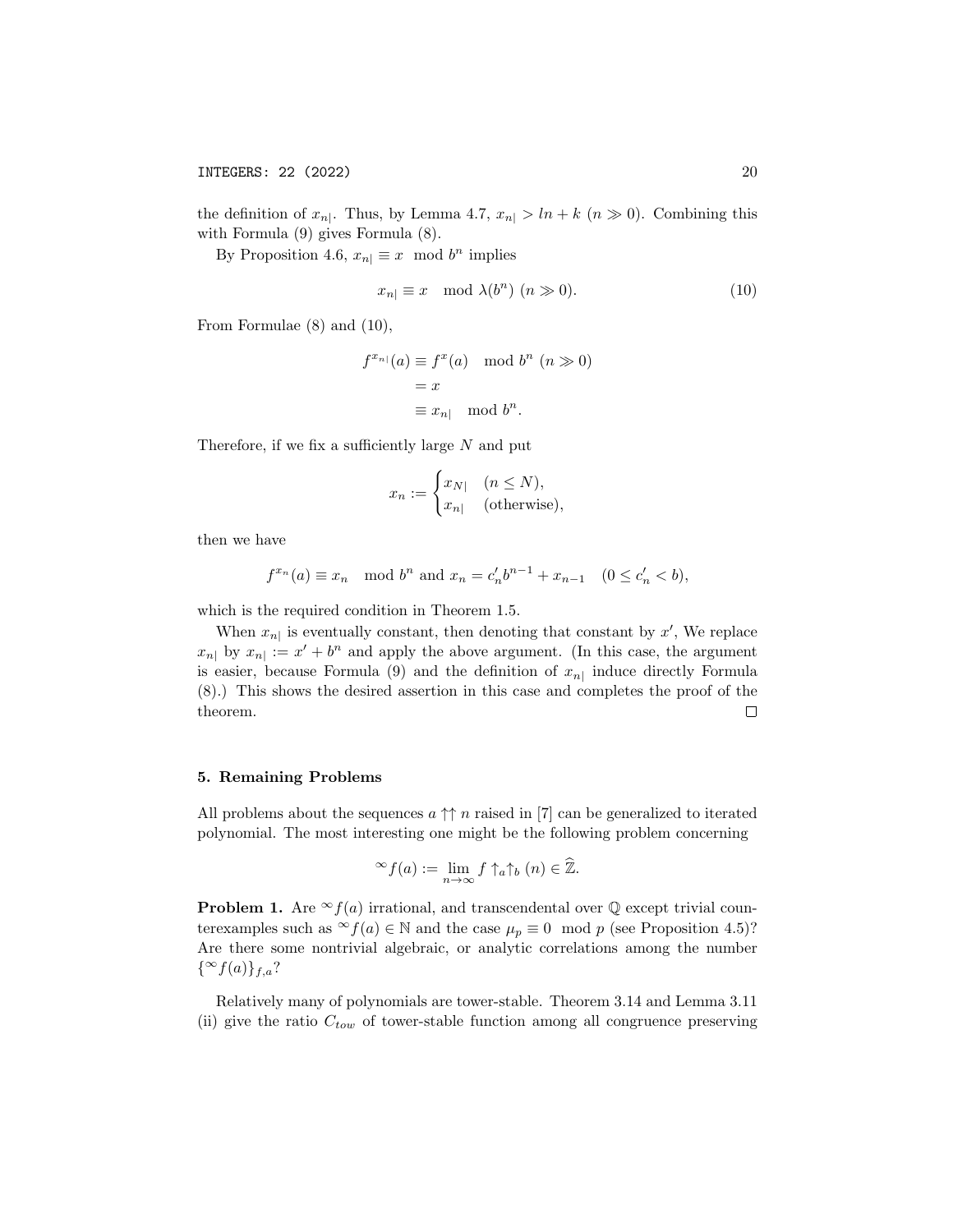functions as

$$
C_{tow} := \int_{\text{Cong}(\widehat{\mathbb{Z}})} \{f \mid f \text{ is tower-stable}\} d\mu
$$
  
= 
$$
\prod_{p} \int_{\text{Cong}(\mathbf{Z}_p)} \{f \mid f \text{ is not a cycle permutation of length } p\} d\mu_p
$$
  
= 
$$
\prod_{p} \left(1 - \frac{(p-1)!}{p^p}\right) \sim 0.688,
$$

where Cong( $\widehat{\mathbb{Z}}$ ) denotes the set of all congruence preserving functions and Cong( $\mathbf{Z}_p$ ) denotes the set of their reductions. The measures  $\mu$  and  $\mu_p$  are the additive Haar probability measures. It would be interesting to ask the following.

**Problem 2.** Is  $C_{tow}$  a transcendental number?

In Section 4, we focused on polynomials  $f$ . However, there exist congruence preserving maps on N which are not polynomial. The map  $n \mapsto [e^n n!]$  considered in [2] is such an example. It is natural to consider the following problem.

Problem 3. Does Theorem 1.5 hold for every congruence preserving map?

Acknowledgements. Takao Watanabe encouraged me to try to write this paper and gave helpful comments on drafts of it. Takehiko Yasuda and Seidai Yasuda helped me in proofreading this paper and gave me warm encouragement. Without their contributions, this paper cannot be materialized. I would like to express my greatest appreciation to them. The author also thanks the referee(s) for providing important comments. Especially, Remark 4.4 and the examples below Definition 1.4 are added by incorporating to their suggestions. The author was supported by JSPS KAKENHI Grant-in-Aid for Research Fellow JP202122197.

#### References

- [1] P. Cégielski, Arithmetical congruence preservation: from finite to infinite, in Fields of Logic and Computation II, Lecture Notes in Comput. Sci. 9300, Springer, Cham (2015), 210-225.
- [2] P. Cégielski, S. Grigorieff and I. Guessarian, Newton representation of functions over natural integers having integral difference ratios, Int. J. Number Theory 11(7) (2015), 2109-2139.
- [3] Z. Chen, On polynomial functions from  $\mathbb{Z}_n$  to  $\mathbb{Z}_m$ , Discrete Math. 137 (1995), 137-145.
- [4] A. Fan and L. Liao, On minimal decomposition of p-adic polynomial dynamical systems, Adv. Math. 228, no. 4, (2011), 2116-2144.
- [5] J. J. Urroz and J. L. A. Yebra, On the equation  $a^x \equiv x \pmod{b^n}$ , J. Integer Seq. 12 (2009), no. 8, Article 09.8.8.